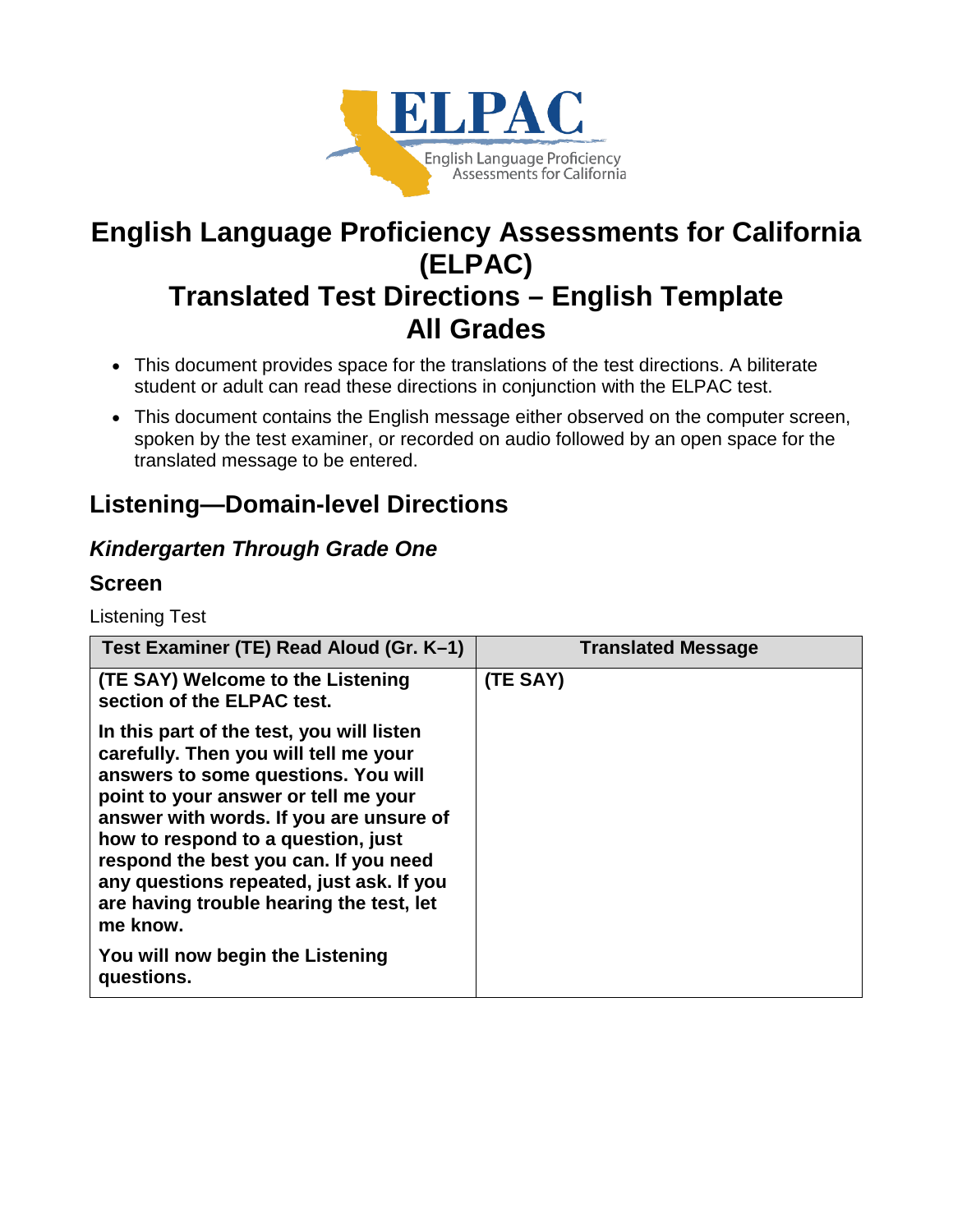



### *Grade Two*

#### **Screen**

Welcome to the Listening section of the ELPAC test.

In this part of the test, you will listen carefully. Then you will tell me your answers to some questions. You will point to your answer or tell me your answer with words. If you are unsure of how to respond to a question, just respond the best you can. If you need any questions repeated, just ask. If you are having trouble hearing the test, let me know.

You will now begin the Listening questions.

| Test Examiner (TE) Read Aloud (Gr. 2)                                                                                                                                                                                                                                                                                                                                                        | <b>Translated Message</b> |
|----------------------------------------------------------------------------------------------------------------------------------------------------------------------------------------------------------------------------------------------------------------------------------------------------------------------------------------------------------------------------------------------|---------------------------|
| <b>(TE SAY)</b> Welcome to the Listening section<br>of the ELPAC test.                                                                                                                                                                                                                                                                                                                       | (TE SAY)                  |
| In this part of the test, you will listen<br>carefully. Then you will tell me your answers<br>to some questions. You will point to your<br>answer or tell me your answer with words. If<br>you are unsure of how to respond to a<br>question, just respond the best you can. If<br>you need any questions repeated, just ask.<br>If you are having trouble hearing the test, let<br>me know. |                           |
| You will now begin the Listening questions.                                                                                                                                                                                                                                                                                                                                                  |                           |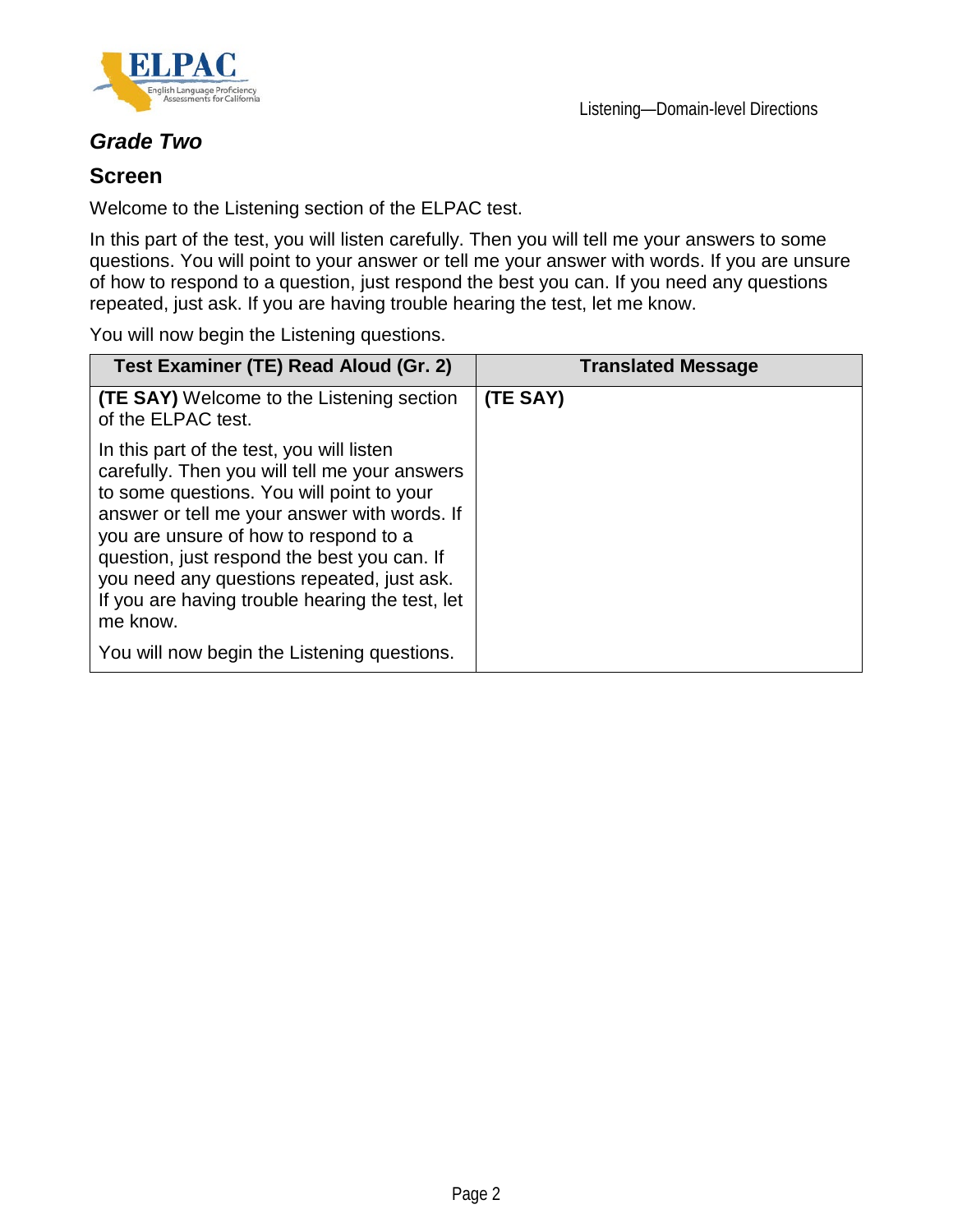

### *Grades Three Through Five*

#### **Screen**

Welcome to the Listening section of the ELPAC test.

Make sure your desk is clear of all books, backpacks, cell phones, and electronic devices. These may not be used during the test.

In the Listening section, you will hear conversations, stories, and presentations. Use the  $\bullet$ PLAY button to listen to them. You will hear them only once, so listen carefully.

Each question on the Listening test has a  $\bullet$  PLAY button. You can use the  $\bullet$  PLAY button at any time to hear the questions again. You must answer all the questions that go with each recording before you can go on to the next recording.

As you listen, you may take notes on scratch paper or you may take notes in the notepad section of the test.

When you are ready, select **Next** to begin the Listening questions.

| Recorded Audio (Gr. 3–5)                                                                                                                                                                                                                                               | <b>Translated Message</b> |
|------------------------------------------------------------------------------------------------------------------------------------------------------------------------------------------------------------------------------------------------------------------------|---------------------------|
| (Audio) Welcome to the Listening section of<br>the ELPAC test.                                                                                                                                                                                                         | (Audio)                   |
| Make sure your desk is clear of all books,<br>backpacks, cell phones, and electronic<br>devices. These may not be used during the<br>test.                                                                                                                             |                           |
| In the Listening section, you will hear<br>conversations, stories, and presentations.<br>Use the $\bullet$ PLAY button to listen to them.<br>You will hear them only once, so listen<br>carefully.                                                                     |                           |
| Each question on the Listening test has a<br><b>O</b> PLAY button. You can use the <b>O</b> PLAY<br>button at any time to hear the questions<br>again. You must answer all the questions<br>that go with each recording before you can<br>go on to the next recording. |                           |
| As you listen, you may take notes on<br>scratch paper or you may take notes in the<br>notepad section of the test.                                                                                                                                                     |                           |
| When you are ready, select <b>Next</b> to begin<br>the Listening questions.                                                                                                                                                                                            |                           |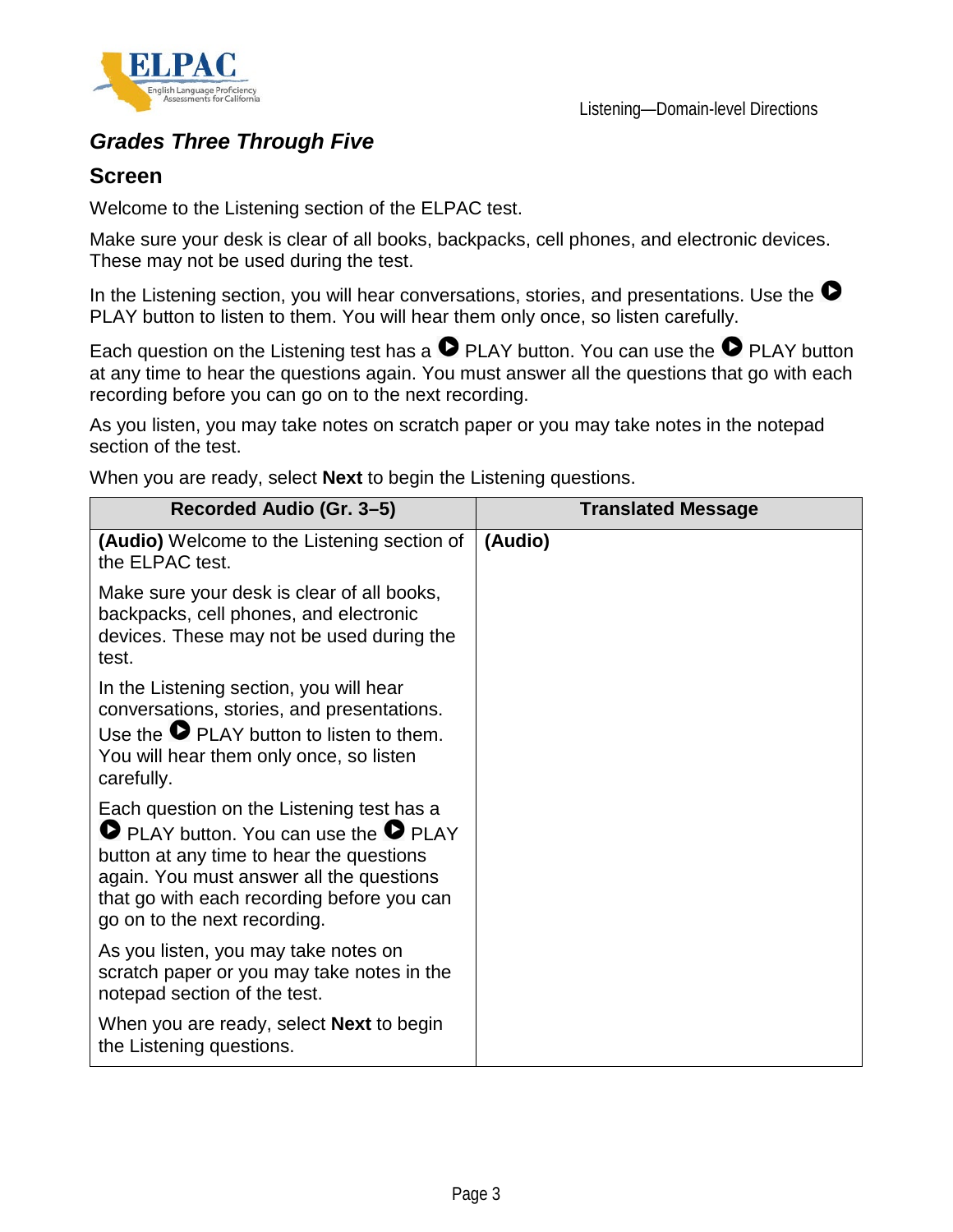

### *Grades Six Through Twelve*

#### **Screen**

Welcome to the Listening section of the ELPAC test.

Make sure your desk is clear of all books, backpacks, cell phones, and electronic devices. These may not be used during the test.

In the Listening section, you will hear conversations and presentations. Use the  $\bullet$  PLAY button to listen to them. You will hear them only once, so listen carefully.

Each question on the Listening test has a  $\bullet$  PLAY button. You can use the  $\bullet$  PLAY button at any time to hear the questions again. You must answer all the questions that go with each recording before you can go on to the next recording.

As you listen, you may take notes on scratch paper or you may take notes in the notepad section of the test.

When you are ready, select **Next** to begin the Listening questions.

| Recorded Audio (Gr. 6-12)                                                                                                                                                                                                                                                | <b>Translated Message</b> |
|--------------------------------------------------------------------------------------------------------------------------------------------------------------------------------------------------------------------------------------------------------------------------|---------------------------|
| <b>(Audio)</b> Welcome to the Listening section of<br>the ELPAC test.                                                                                                                                                                                                    | (Audio)                   |
| Make sure your desk is clear of all books,<br>backpacks, cell phones, and electronic<br>devices. These may not be used during the<br>test.                                                                                                                               |                           |
| In the Listening section, you will hear<br>conversations and presentations. Use the<br>PLAY button to listen to them. You will<br>hear them only once, so listen carefully.                                                                                              |                           |
| Each question on the Listening test has a<br>$\bullet$ PLAY button. You can use the $\bullet$ PLAY<br>button at any time to hear the questions<br>again. You must answer all the questions<br>that go with each recording before you can<br>go on to the next recording. |                           |
| As you listen, you may take notes on<br>scratch paper or you may take notes in the<br>notepad section of the test.                                                                                                                                                       |                           |
| When you are ready, select <b>Next</b> to begin<br>the Listening questions.                                                                                                                                                                                              |                           |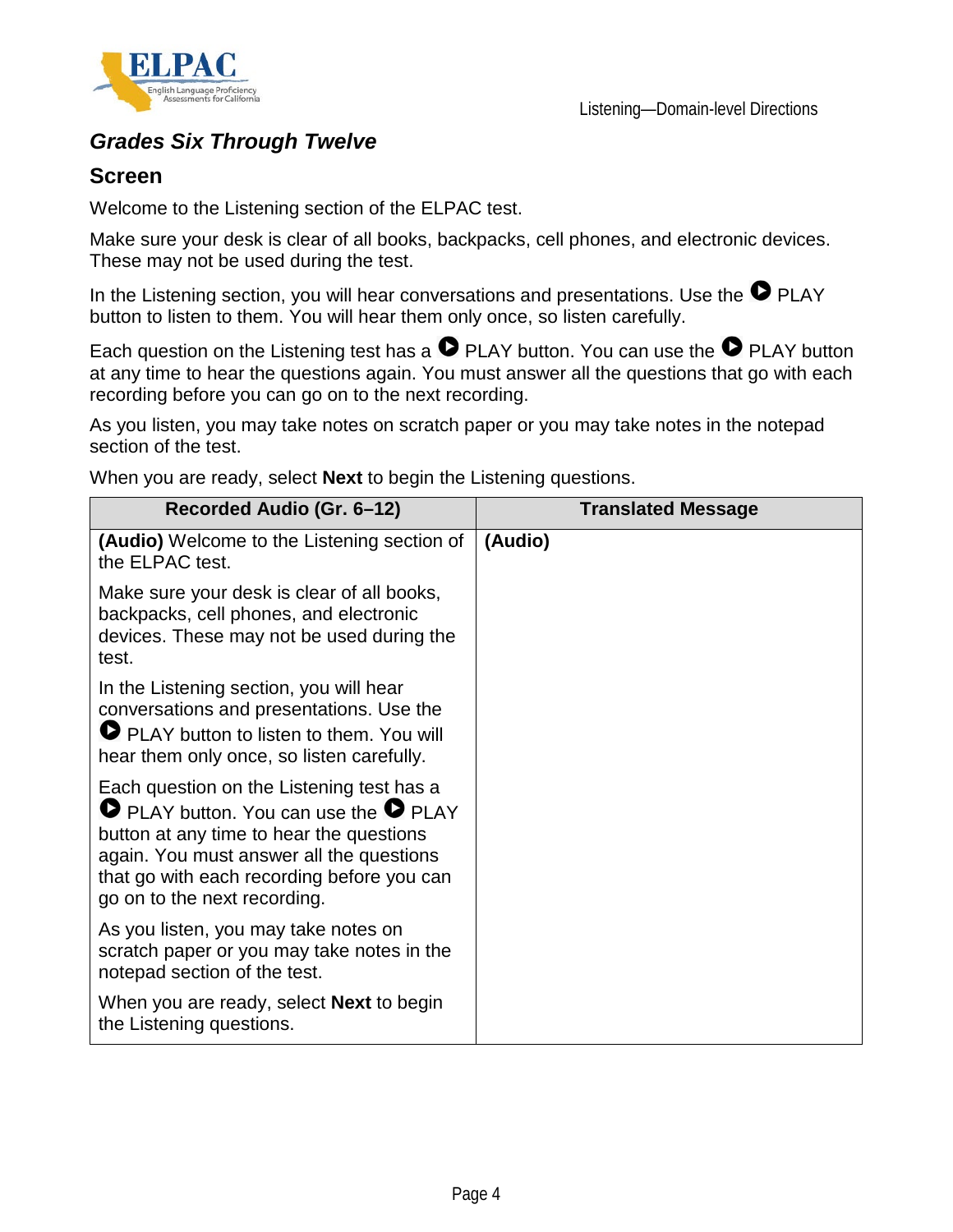

### *Kindergarten Through Grade Two Review Screen*

#### **Screen**

#### **Congratulations, you reached the end of the test!**

Thank you for your attention and hard work.

If there are any questions you marked for review, they will be displayed in the box below. Please finish reviewing any questions you want to, then select Submit Test at the bottom of the screen.

| Test Examiner (TE) Read Aloud (Gr. K-2)                       | <b>Translated Message</b> |
|---------------------------------------------------------------|---------------------------|
| (TE SAY) Congratulations, you reached<br>the end of the test! | (TE SAY)                  |
| Thank you for your attention and hard<br>work.                |                           |

### *Grades Three Through Twelve Review Screen*

#### **Screen**

#### **Congratulations, you reached the end of the test!**

Thank you for your attention and hard work.

If there are any questions you marked for review, they will be displayed in the box below. Please finish reviewing any questions you want to, then select Submit Test at the bottom of the screen.

| Recorded Audio (Gr. 3-12)               | <b>Translated Message</b> |
|-----------------------------------------|---------------------------|
| N/A (No recorded audio for this screen) | (Screen text)             |

## **Listening—task type directions**

| Task                                      | Grade       | <b>Message</b>                 | <b>Translated</b><br><b>Message</b> |
|-------------------------------------------|-------------|--------------------------------|-------------------------------------|
| Listen to a Short<br>Exchange             | Grades K-12 | Listen to a<br>conversation.   | [translated text]                   |
| Listen to a<br>Classroom<br>Conversation  | Grades 1-12 | Listen to a<br>conversation.   | [translated text]                   |
| Listen to a Story                         | Grades K-5  | Listen to a story.             | [translated text]                   |
| Listen to an Oral<br>Presentation         | Grades K-12 | Listen to some<br>information. | [translated text]                   |
| Listen to a Speaker<br>Support an Opinion | Grades 6-12 | Listen to a<br>conversation.   | [translated text]                   |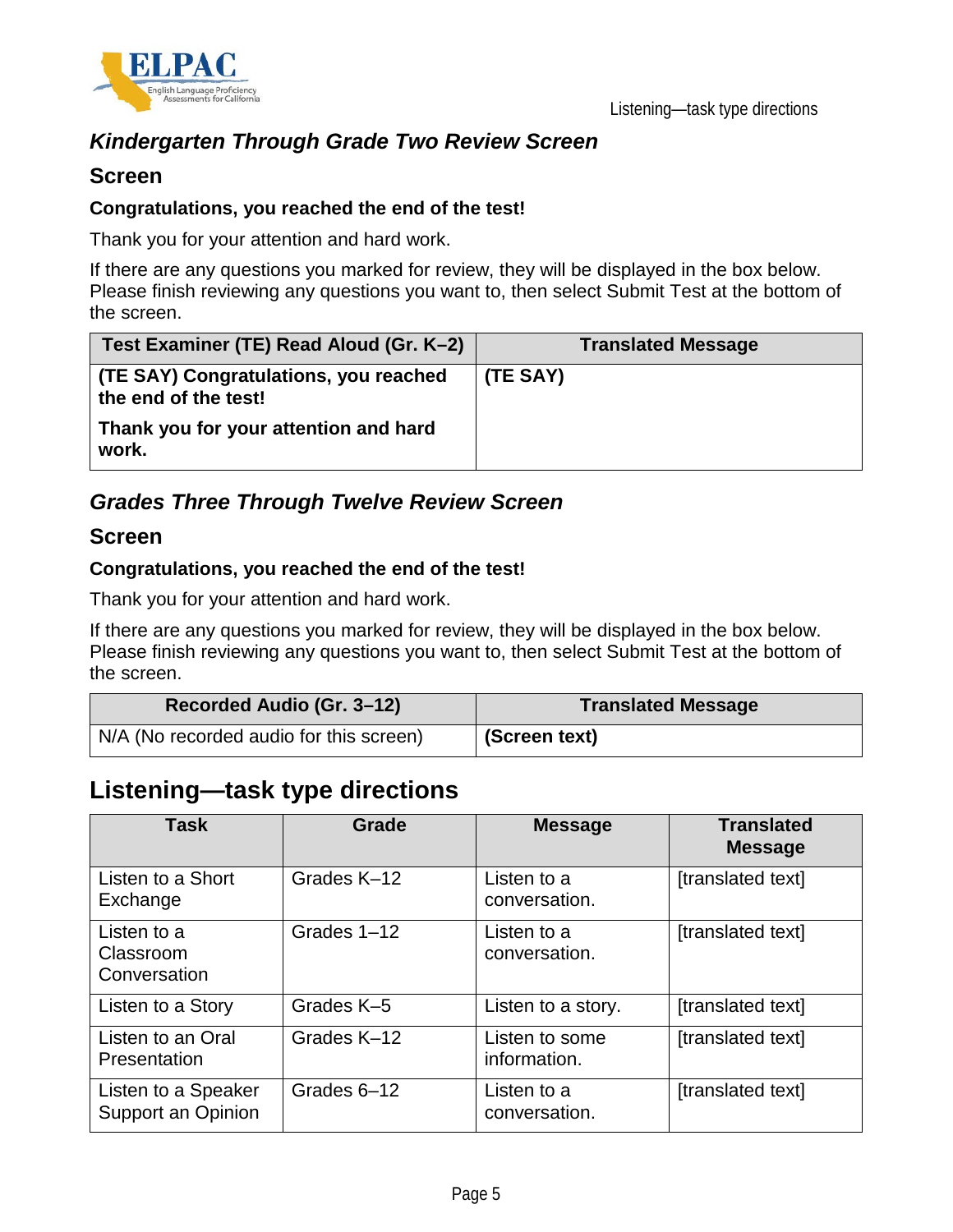

# **Reading—Domain-level Directions**

## *Kindergarten Through Grade One*

### **Screen**

Reading Test

| Test Examiner (TE) Read Aloud (Gr. K-1)                                                                                                                                                                                                                   | <b>Translated Message</b> |
|-----------------------------------------------------------------------------------------------------------------------------------------------------------------------------------------------------------------------------------------------------------|---------------------------|
| (TE SAY) This is the Reading section of<br>the ELPAC test.                                                                                                                                                                                                | (TE SAY)                  |
| In this part of the test, we are going to<br>read together. I will ask you some<br>questions. You will point to your answer<br>or tell me your answer with words. If you<br>are unsure of how to respond to a<br>question, just respond the best you can. |                           |
| If you need me to repeat a question, just<br>ask.                                                                                                                                                                                                         |                           |
| You will now begin the Reading<br>questions.                                                                                                                                                                                                              |                           |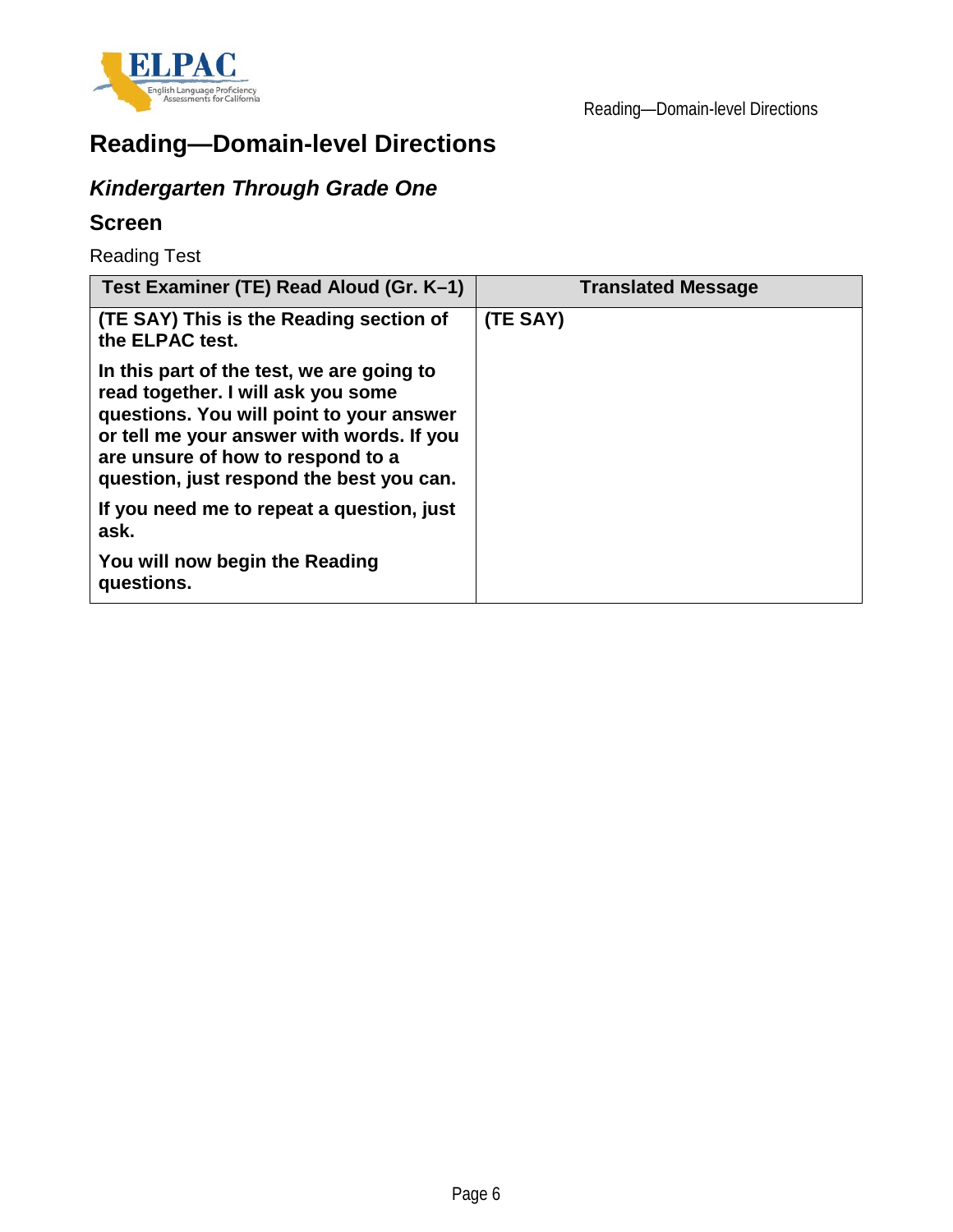

### *Grade Two*

#### **Screen**

This is the Reading section of the ELPAC test.

In this part of the test, we are going to read together. I will ask you some questions. You will point to your answer or tell me your answer with words. If you are unsure of how to respond to a question, just respond the best you can. If you need me to repeat a question, just ask.

You will now begin the Reading questions.

| Test Examiner (TE) Read Aloud (Gr. 2)                                                                                                                                                                                                                                                                          | <b>Translated Message</b> |
|----------------------------------------------------------------------------------------------------------------------------------------------------------------------------------------------------------------------------------------------------------------------------------------------------------------|---------------------------|
| (TE SAY) This is the Reading section of<br>the ELPAC test.                                                                                                                                                                                                                                                     | (TE SAY)                  |
| In this part of the test, we are going to<br>read together. I will ask you some<br>questions. You will point to your answer<br>or tell me your answer with words. If you<br>are unsure of how to respond to a<br>question, just respond the best you can.<br>If you need me to repeat a question, just<br>ask. |                           |
| You will now begin the Reading<br>questions.                                                                                                                                                                                                                                                                   |                           |

### *Grades Three Through Twelve (Summative ELPAC)*

#### **Screen**

Welcome to the Reading section of the ELPAC test.

Make sure your desk is clear of all books, backpacks, cell phones, and electronic devices. These may not be used during the test.

In this part of the test, you will read some passages and answer questions about them. Some passages may be student essays. Student essays may contain errors.

You must answer all the questions that go with each passage before you can go on to the next passage.

If you want any directions read to you during the test, just ask.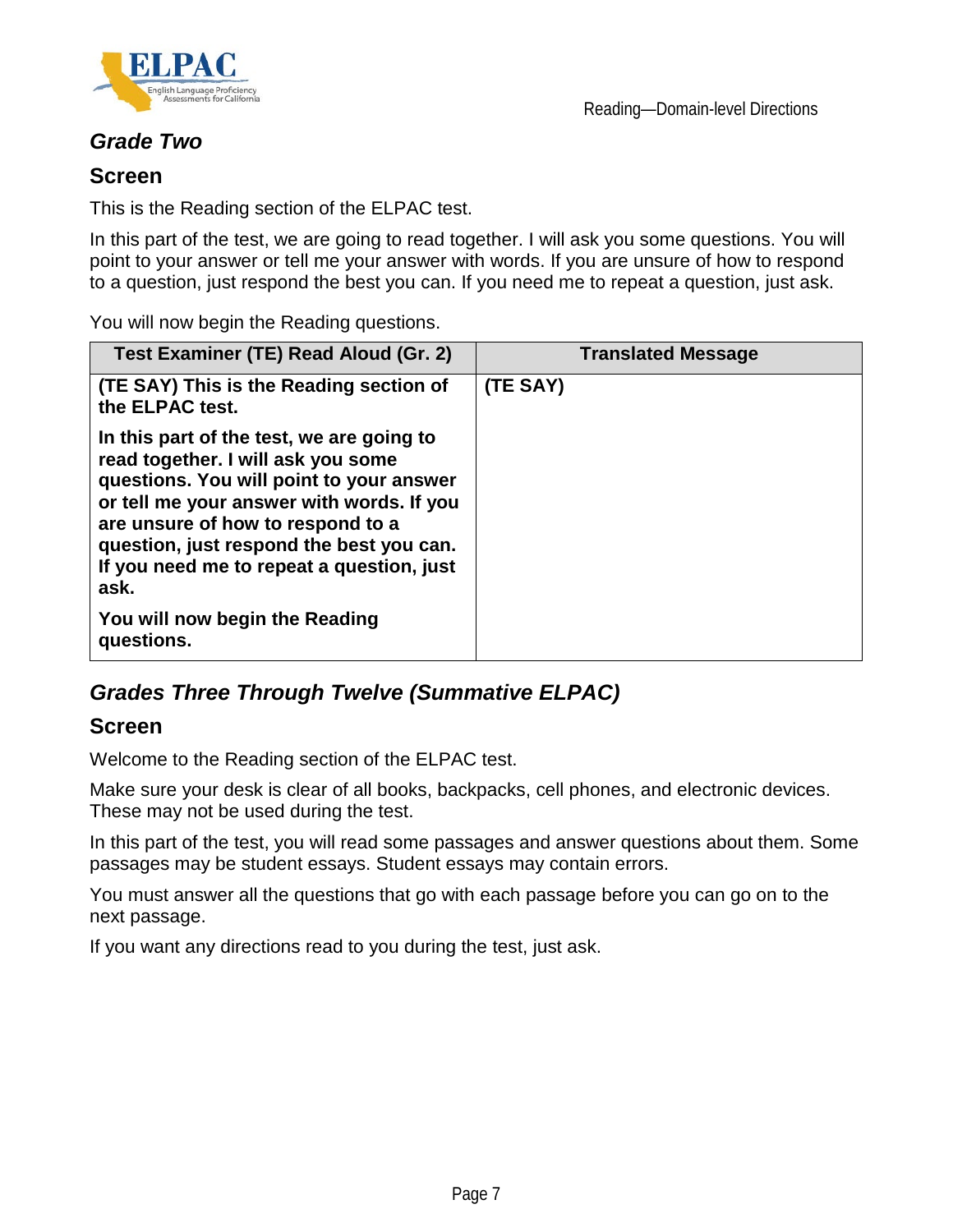

When you are ready, select **Next** to begin the Reading questions.

| Recorded Audio (Gr. 3–12)                                                                                                                                               | <b>Translated Message</b> |
|-------------------------------------------------------------------------------------------------------------------------------------------------------------------------|---------------------------|
| (Audio) Welcome to the Reading section of<br>the ELPAC test.                                                                                                            | (Audio)                   |
| Make sure your desk is clear of all books,<br>backpacks, cell phones, and electronic<br>devices. These may not be used during the<br>test.                              |                           |
| In this part of the test, you will read some<br>passages and answer questions about<br>them. Some passages may be student<br>essays. Student essays may contain errors. |                           |
| You must answer all the questions that go<br>with each passage before you can go on to<br>the next passage.                                                             |                           |
| If you want any directions read to you during<br>the test, just ask.                                                                                                    |                           |
| When you are ready, select <b>Next</b> to begin<br>the Reading questions.                                                                                               |                           |

### *Grades Three Through Twelve (Initial ELPAC)*

### **Screen**

Welcome to the Reading section of the ELPAC test.

Make sure your desk is clear of all books, backpacks, cell phones, and electronic devices. These may not be used during the test.

At the beginning of this section of the test, you will see some pictures and you will choose the sentence that matches the picture. After that, you will read some passages and answer questions about them. Some passages may be student essays. Student essays may contain errors.

You must answer all the questions that go with each passage before you can go on to the next passage.

If you want any directions read to you during the test, just ask.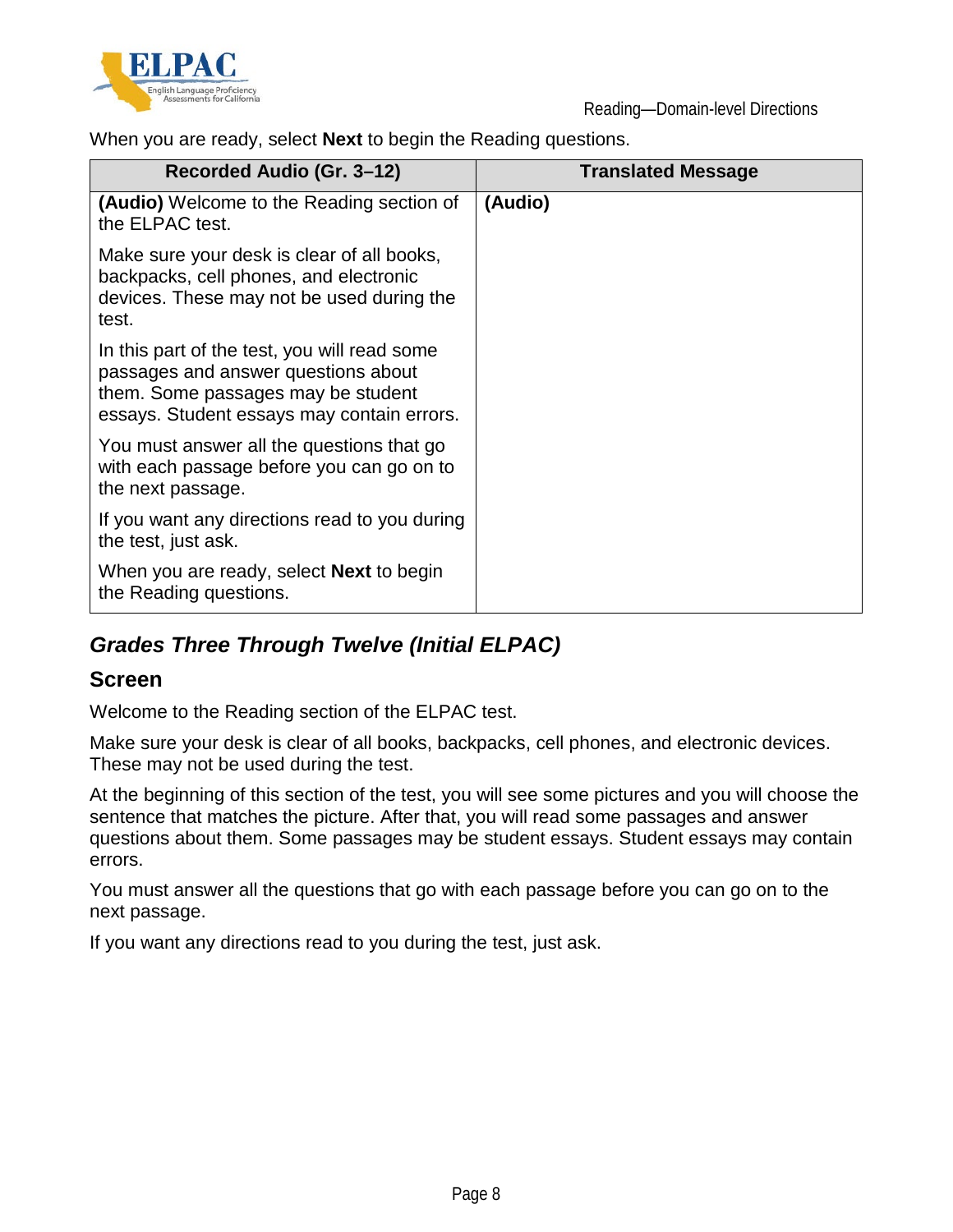

When you are ready, select **Next** to begin the Reading questions.

| Recorded Audio (Gr. 3–12)                                                                                                                                                                                                                                                                              | <b>Translated Message</b> |
|--------------------------------------------------------------------------------------------------------------------------------------------------------------------------------------------------------------------------------------------------------------------------------------------------------|---------------------------|
| <b>(Audio)</b> Welcome to the Reading section of<br>the ELPAC test.                                                                                                                                                                                                                                    | (Audio)                   |
| Make sure your desk is clear of all books,<br>backpacks, cell phones, and electronic<br>devices. These may not be used during the<br>test.                                                                                                                                                             |                           |
| At the beginning of this section of the test,<br>you will see some pictures and you will<br>choose the sentence that matches the<br>picture. After that, you will read some<br>passages and answer questions about<br>them. Some passages may be student<br>essays. Student essays may contain errors. |                           |
| You must answer all the questions that go<br>with each passage before you can go on to<br>the next passage.                                                                                                                                                                                            |                           |
| If you want any directions read to you during<br>the test, just ask.                                                                                                                                                                                                                                   |                           |
| When you are ready, select <b>Next</b> to begin<br>the Reading questions.                                                                                                                                                                                                                              |                           |

### *Kindergarten Through Grade Two Review Screen*

#### **Screen**

#### **Congratulations, you reached the end of the test!**

Thank you for your attention and hard work.

If there are any questions you marked for review, they will be displayed in the box below. Please finish reviewing any questions you want to, then select Submit Test at the bottom of the screen.

| Test Examiner (TE) Read Aloud (Gr. K-2)                       | <b>Translated Message</b> |
|---------------------------------------------------------------|---------------------------|
| (TE SAY) Congratulations, you reached<br>the end of the test! | (TE SAY)                  |
| Thank you for your attention and hard<br>work.                |                           |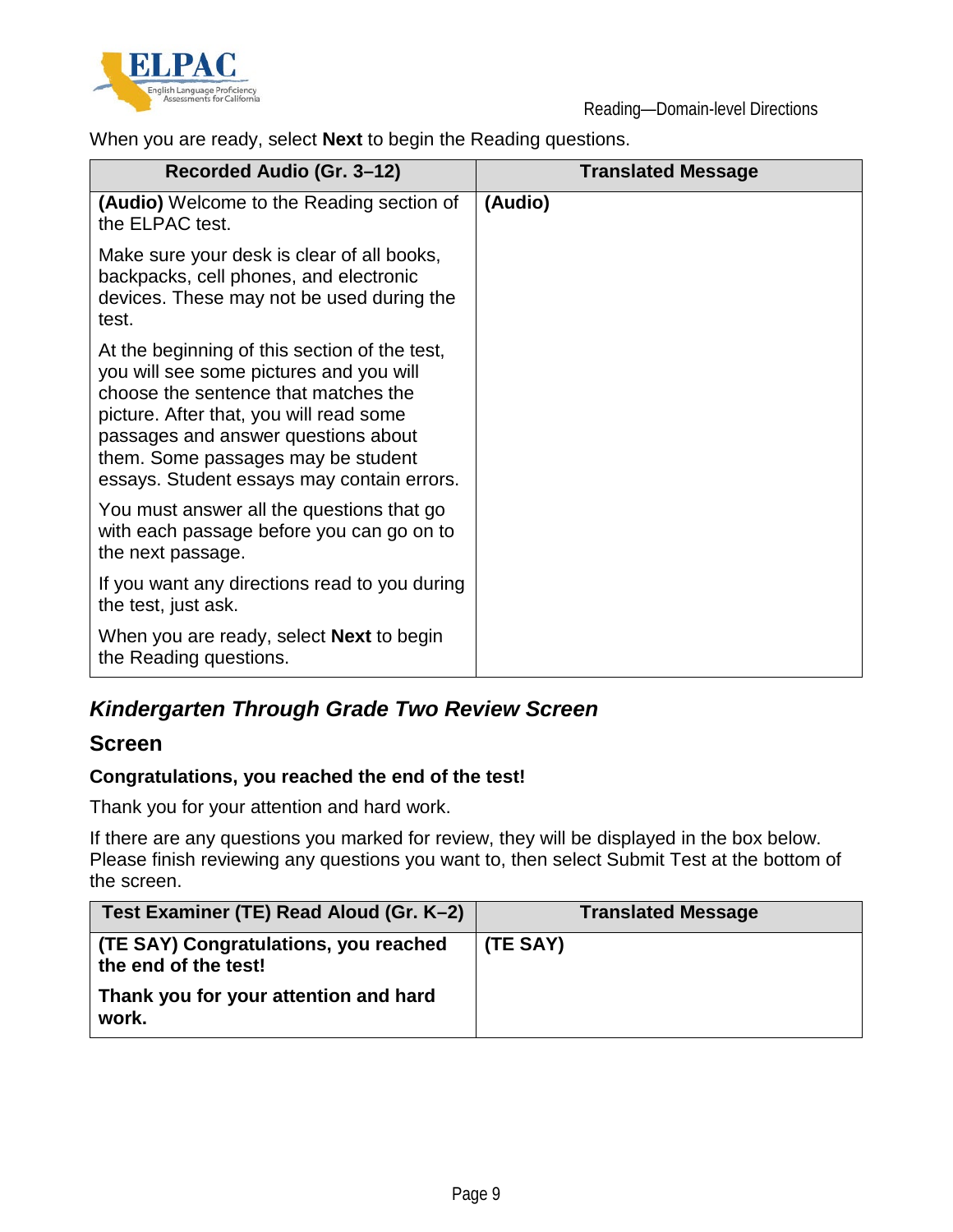

### *Grades Three Through Twelve Review Screen*

#### **Screen**

#### **Congratulations, you reached the end of the test!**

Thank you for your attention and hard work.

If there are any questions you marked for review, they will be displayed in the box below. Please finish reviewing any questions you want to, then select Submit Test at the bottom of the screen.

| Recorded Audio (Gr. 3–12)               | <b>Translated Message</b> |  |
|-----------------------------------------|---------------------------|--|
| N/A (No recorded audio for this screen) | (Screen text)             |  |

## **Reading—task type directions**

| <b>Task</b>                          | Grade        | <b>Message</b>                                                                                         | <b>Translated</b><br><b>Message</b> |
|--------------------------------------|--------------|--------------------------------------------------------------------------------------------------------|-------------------------------------|
| Read-Along Word<br>with Scaffolding  | Kindergarten | We are going to read<br>together.                                                                      | [translated text]                   |
| Read-Along Story<br>with Scaffolding | Grades K-1   | We are going to read<br>together.                                                                      | [translated text]                   |
|                                      |              | [Prompt language]<br>should remain in<br>English]                                                      |                                     |
|                                      |              | Point to where we<br>should start reading.                                                             |                                     |
|                                      |              | We will start reading<br>here. Put your finger<br>here. Follow along<br>with your finger as I<br>read. |                                     |
|                                      |              | [Prompt language]<br>should remain in<br>English]                                                      |                                     |
|                                      |              | Now I will read the<br>story to you. Listen<br>while I read.                                           |                                     |
| Read-Along<br>Information            | Grades K-1   | Now we are going to<br>read together. Listen<br>while I read.                                          | [translated text]                   |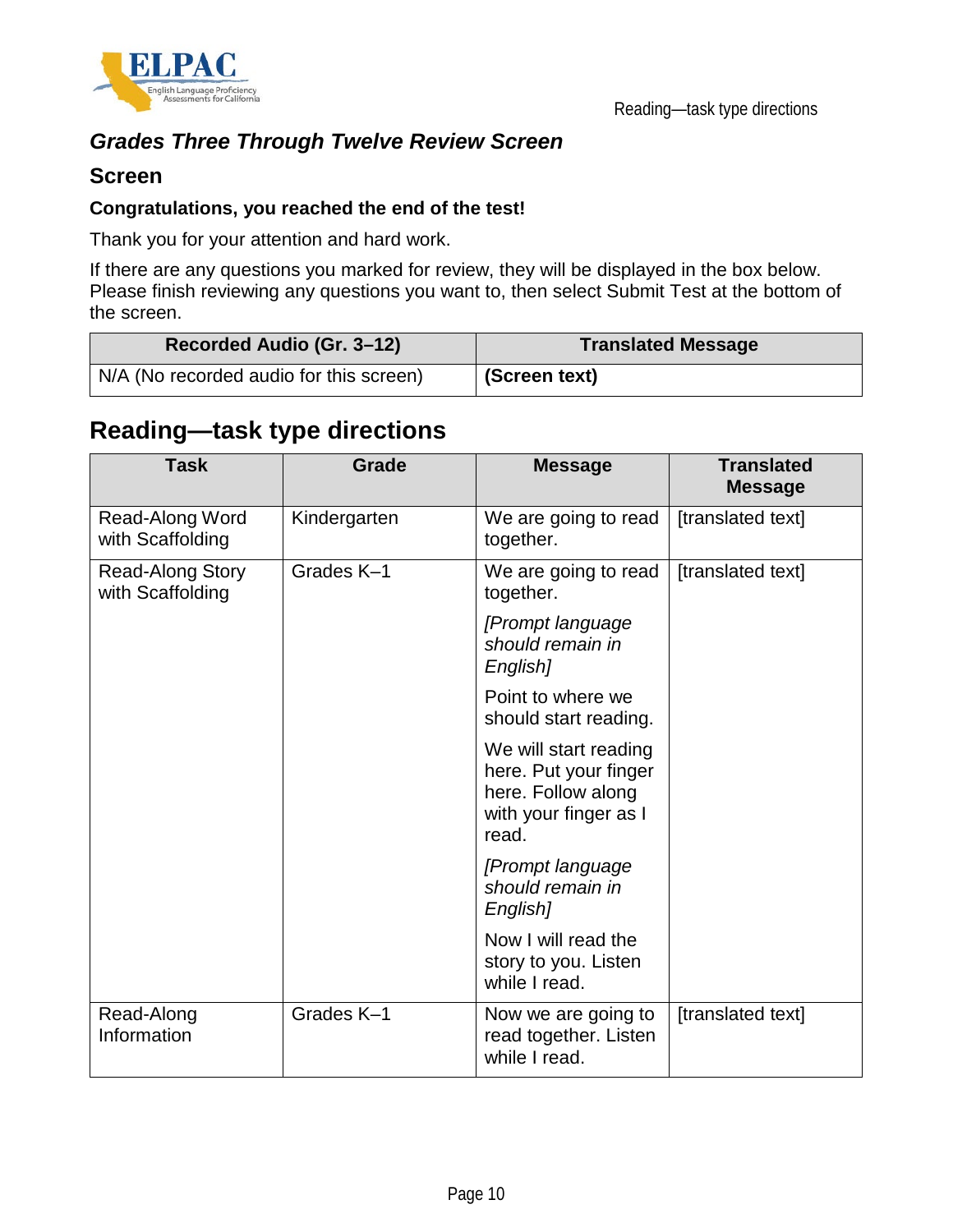

## Reading—task type directions (*continuation one*)

| <b>Task</b>                              | Grade       | <b>Message</b>                                                                                                          | <b>Translated</b><br><b>Message</b> |
|------------------------------------------|-------------|-------------------------------------------------------------------------------------------------------------------------|-------------------------------------|
| Read and Choose a<br>Word                | Grade 1     | Look at the picture.<br>Point to the word<br>that matches the<br>picture.                                               | [translated text]                   |
| Read and Choose a<br>Word                | Grade 2     | Look at the picture.<br>Choose the word<br>that matches the<br>picture.                                                 | [translated text]                   |
| Read and Choose a<br>Sentence            | Grade 1     | Look at the picture.<br>Point to the sentence<br>that matches the<br>picture.                                           | [translated text]                   |
| Read and Choose a<br>Sentence            | Grades 2-12 | Look at the picture.<br>Choose the<br>sentence that<br>matches the picture.                                             | [translated text]                   |
| Read a Short<br>Informational<br>Passage | Grade 1     | Now you are going<br>to read a text on<br>your own. I will ask<br>you some questions<br>about what you have<br>read.    | [translated text]                   |
| Read a Short<br>Informational<br>Passage | Grades 2-12 | Read the text, then<br>answer the<br>questions.                                                                         | [translated text]                   |
| Read a Student<br>Essay                  | Grades 3-12 | A student has written<br>an essay. The essay<br>may include errors.<br>Read the essay,<br>then answer the<br>questions. | [translated text]                   |
| Read a Literary<br>Passage               | Grade 1     | Now you are going<br>to read a story on<br>your own. Then you<br>will answer<br>questions about<br>what you have read.  | [translated text]                   |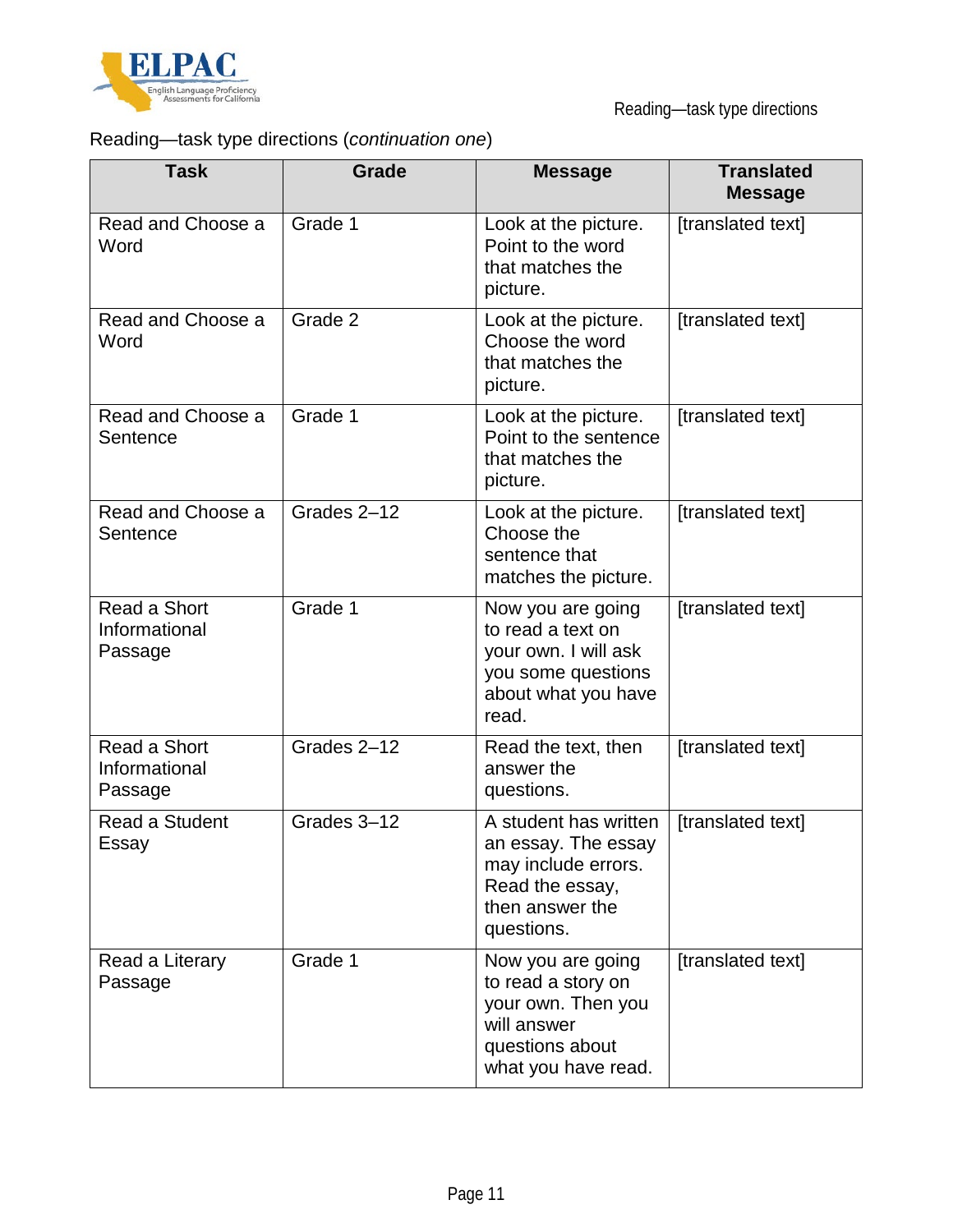

Reading—task type directions (*continuation two*)

| Task                                | Grade       | <b>Message</b>                                                                                                     | <b>Translated</b><br><b>Message</b> |
|-------------------------------------|-------------|--------------------------------------------------------------------------------------------------------------------|-------------------------------------|
| Read a Literary<br>Passage          | Grades 2-12 | Read the story, then<br>answer the<br>questions.                                                                   | [translated text]                   |
| Read an<br>Informational<br>Passage | Grade 1     | Now you will read a<br>text on your own.<br>Then you will answer<br>some questions<br>about what you have<br>read. | [translated text]                   |
| Read an<br>Informational<br>Passage | Grades 2-12 | Read the text, then<br>answer the<br>questions.                                                                    | [translated text]                   |

## **Writing—Domain-level Directions**

## *Kindergarten Through Grade Two*

#### **Screen**

(No screen—all on paper)

| Test Examiner (TE) Read Aloud (Gr. K-2)                                                                                                          | <b>Translated Message</b> |
|--------------------------------------------------------------------------------------------------------------------------------------------------|---------------------------|
| (TE SAY) Today, you will take the ELPAC<br>Writing test. If you are unsure of how to<br>respond to a question, just respond the<br>best you can. | (TE SAY)                  |
| In this part of the test, you will write your<br>answers to some questions on paper.                                                             |                           |
| If you need any questions repeated, just<br>ask.                                                                                                 |                           |
| You will now begin the Writing questions.                                                                                                        |                           |

## *Grades Three Through Twelve*

#### **Screen**

Welcome to the Writing section of the ELPAC test.

Make sure your desk is clear of all books, backpacks, cell phones, and electronic devices. These may not be used during the test.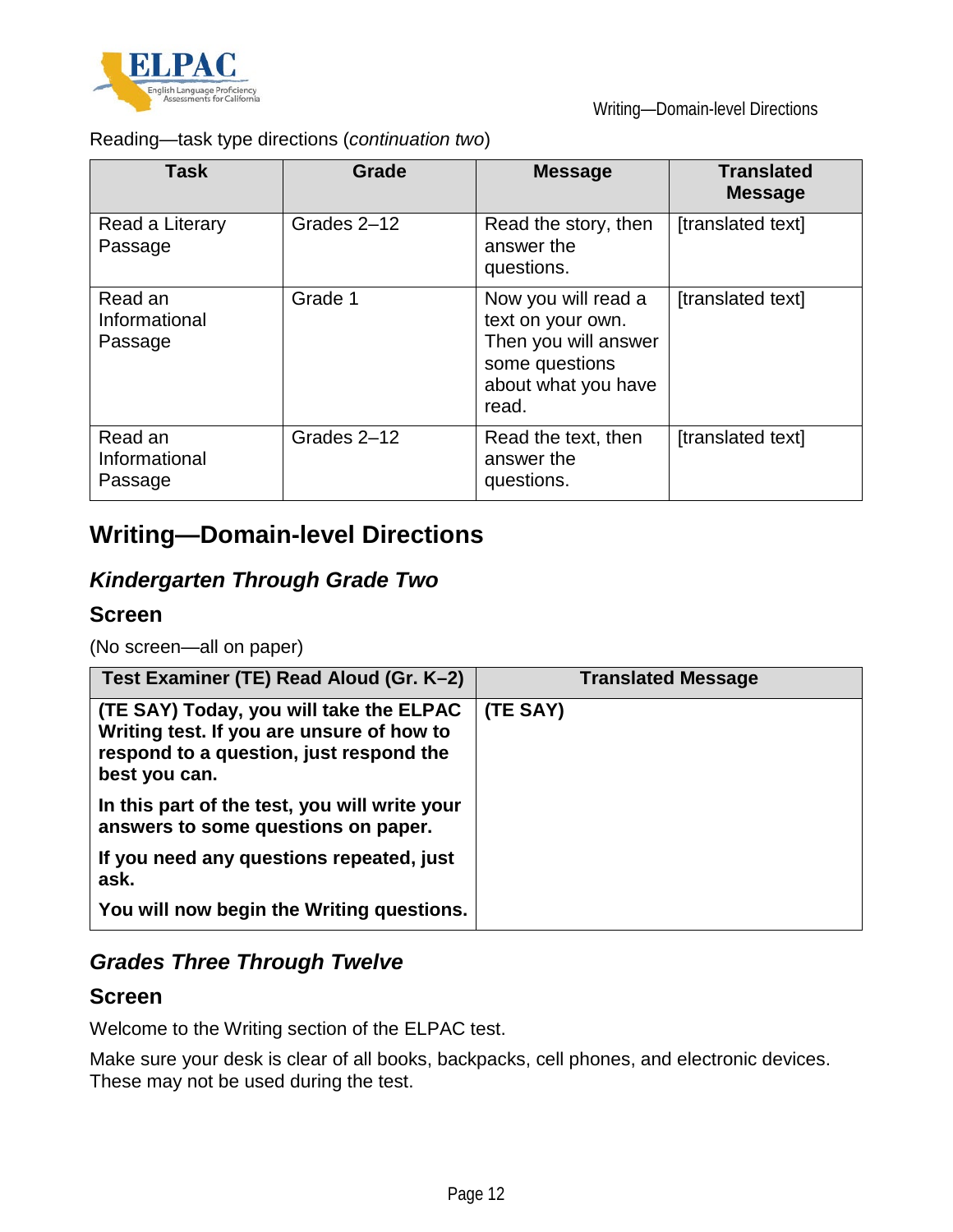

Writing—Domain-level Directions

Each question on the Writing test has a  $\bullet$  PLAY button. You can use the  $\bullet$  PLAY button at any time to hear the questions again.

In this part of the test you will type your responses to questions in the boxes provided.

When you are ready, select **Next** to begin the Writing questions. Make sure to answer all questions in English.

| Recorded Audio (Gr. 3–12)                                                                                                                             | <b>Translated Message</b> |
|-------------------------------------------------------------------------------------------------------------------------------------------------------|---------------------------|
| <b>(Audio)</b> Welcome to the Writing section of<br>the ELPAC test.                                                                                   | (Audio)                   |
| Make sure your desk is clear of all books,<br>backpacks, cell phones, and electronic<br>devices. These may not be used during the<br>test.            |                           |
| Each question on the Writing test has a $\bullet$<br>PLAY button. You can use the <b>O</b> PLAY<br>button at any time to hear the questions<br>again. |                           |
| In this part of the test you will type your<br>responses to questions in the boxes<br>provided.                                                       |                           |
| When you are ready, select <b>Next</b> to begin<br>the Writing questions. Make sure to answer<br>all questions in English.                            |                           |

## *Grades Three Through Twelve Review Screen*

#### **Screen**

#### **Congratulations, you reached the end of the test!**

Thank you for your attention and hard work.

If there are any questions you marked for review, they will be displayed in the box below. Please finish reviewing any questions you want to, then select Submit Test at the bottom of the screen.

| Recorded Audio (Gr. 3-12)               | <b>Translated Message</b> |  |
|-----------------------------------------|---------------------------|--|
| N/A (No recorded audio for this screen) | (Screen text)             |  |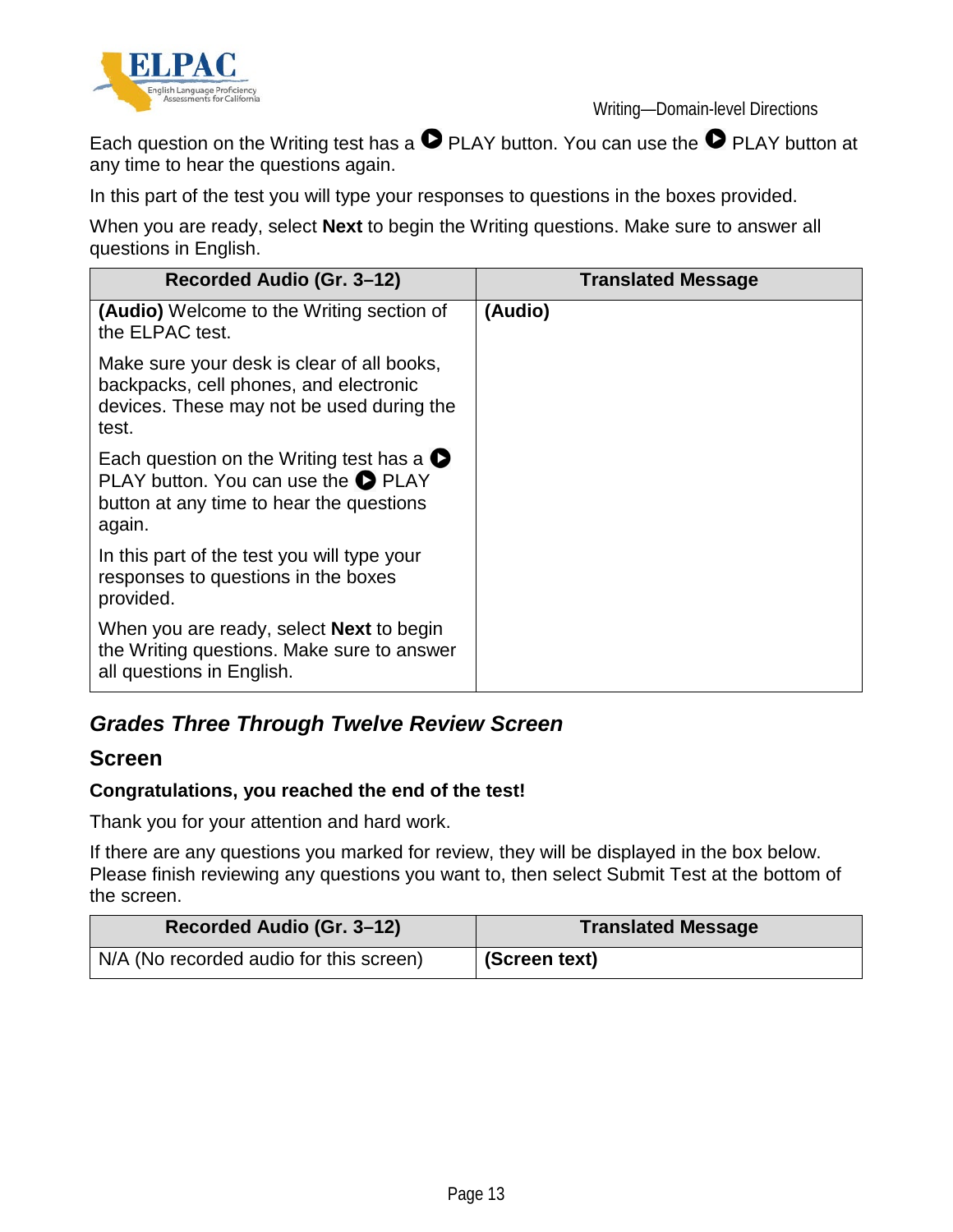

# **Writing—task type directions**

| <b>Task</b>                                       | Grade       | <b>Message</b>                                                                                                                                                                                                                                                                                         | <b>Translated</b><br><b>Message</b> |
|---------------------------------------------------|-------------|--------------------------------------------------------------------------------------------------------------------------------------------------------------------------------------------------------------------------------------------------------------------------------------------------------|-------------------------------------|
| Label a Picture-<br>Word, with<br>Scaffolding     | Grades K-1  | Now we are going to<br>write some letters<br>and words together.                                                                                                                                                                                                                                       | [translated text]                   |
| Write a Story<br>Together with<br>Scaffolding     | Grades K-2  | We are going to<br>write a story<br>together.                                                                                                                                                                                                                                                          | [translated text]                   |
| Write an<br><b>Informational Text</b><br>Together | Grades 1-2  | Now I am going to<br>tell you some<br>information. Listen<br>carefully. Then we<br>will write about what<br>we have learned.                                                                                                                                                                           | [translated text]                   |
| Describe a Picture                                | Grade 1     | In this part of the<br>test, you will write a<br>sentence on your<br>own.                                                                                                                                                                                                                              | [translated text]                   |
| Describe a Picture                                | Grade 2     | Write about what is<br>happening in the<br>picture.                                                                                                                                                                                                                                                    | [translated text]                   |
| Describe a Picture                                | Grades 3-12 | Imagine that you and<br>a partner are going<br>to describe a picture.<br>Your partner has<br>started writing a<br>paragraph about the<br>picture. The<br>paragraph may<br>contain errors. Read<br>your partner's<br>paragraph and then<br>follow the directions<br>for answering the<br>two questions. | [translated text]                   |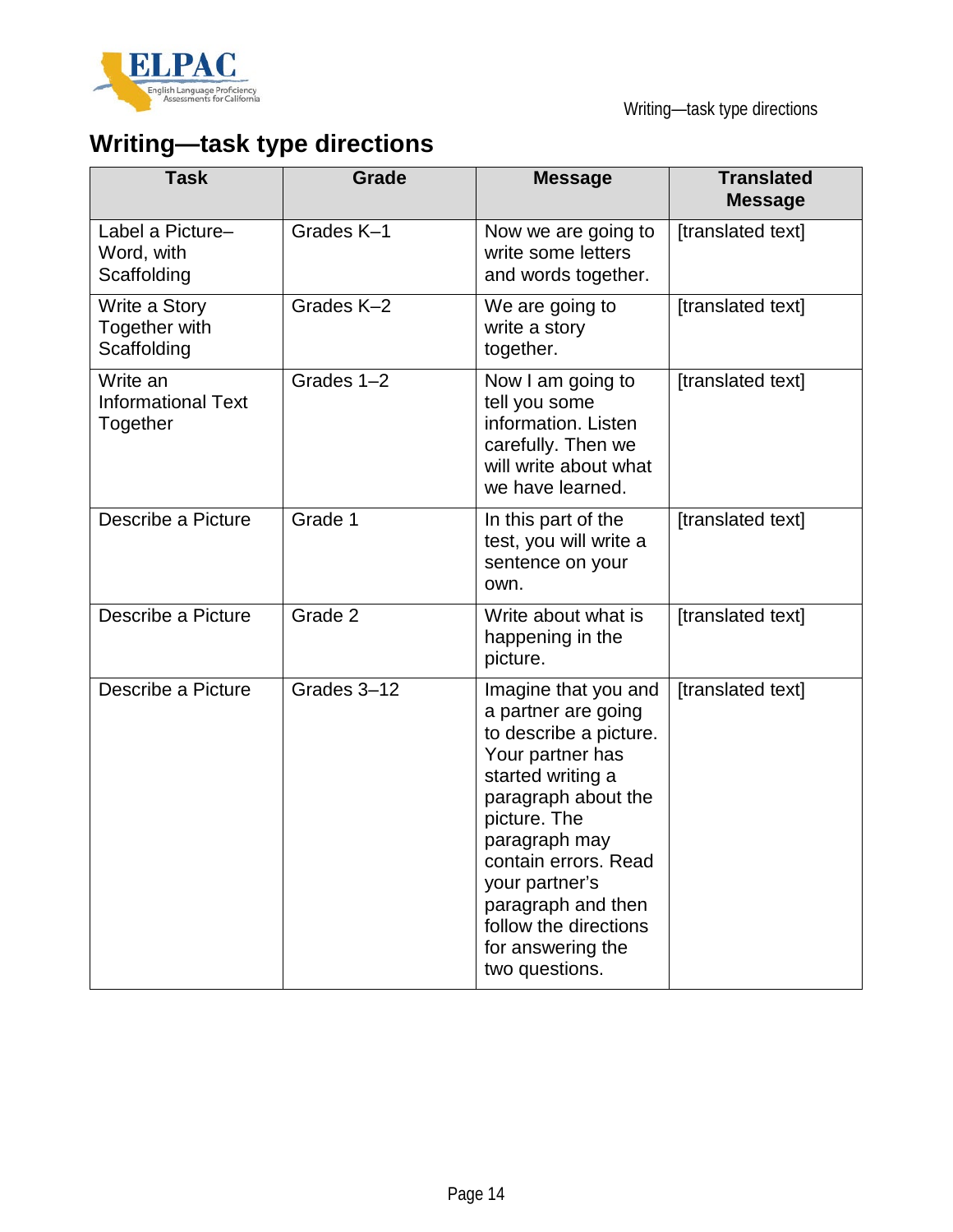

## Writing—task type directions (*continuation one*)

| <b>Task</b>                  | <b>Grade</b> | <b>Message</b>                                                                                     | <b>Translated</b><br><b>Message</b> |
|------------------------------|--------------|----------------------------------------------------------------------------------------------------|-------------------------------------|
| Write About an<br>Experience | Grade 1      | You are going to<br>write in English<br>about something that<br>happened to you.                   | [translated text]                   |
|                              |              | [Prompt should<br>remain in English]                                                               |                                     |
|                              |              | You should write<br>at least one<br>complete<br>sentence.                                          |                                     |
|                              |              | Use descriptions,<br>$\bullet$<br>details, and<br>examples to<br>make your writing<br>interesting. |                                     |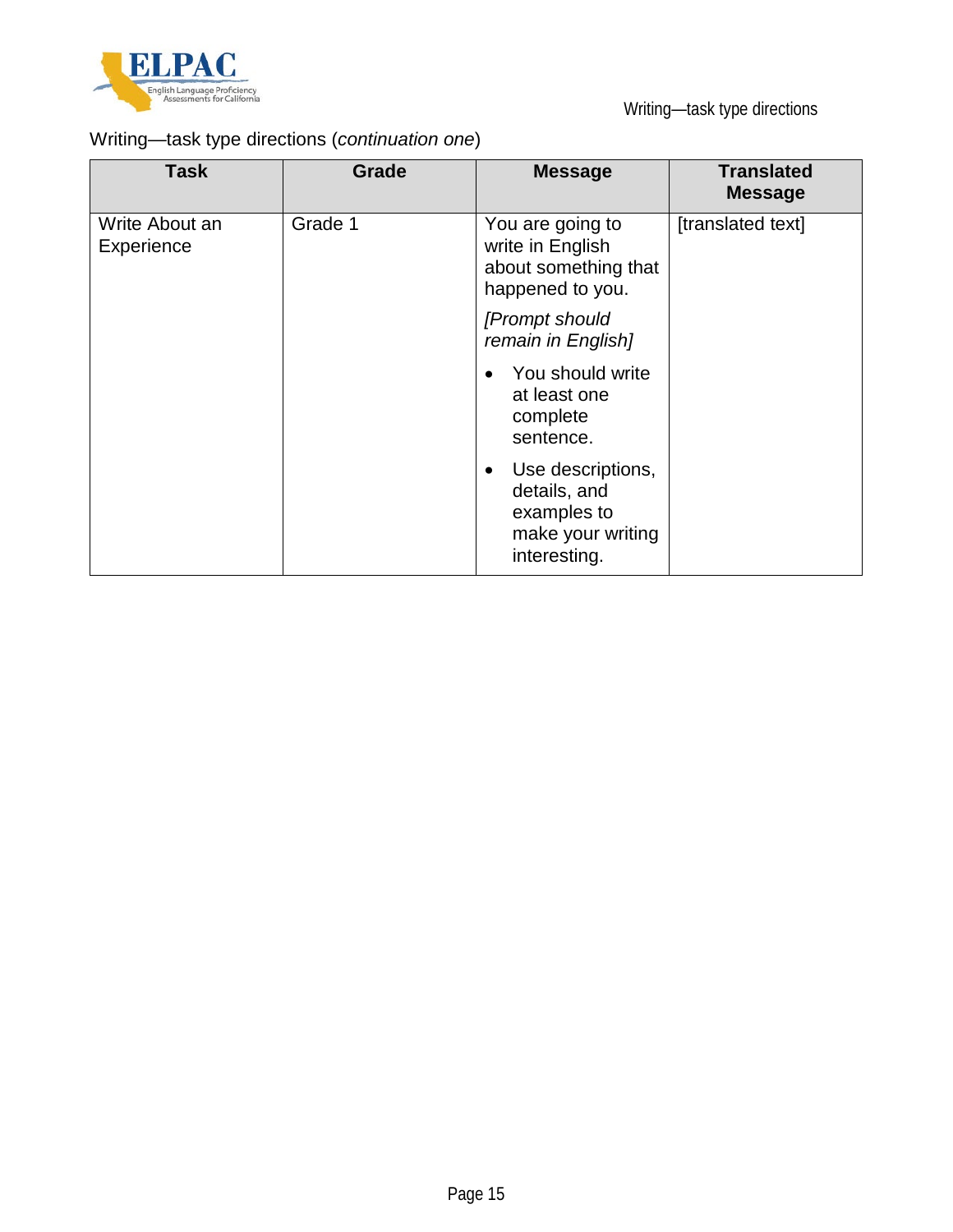

## Writing—task type directions (*continuation two*)

| <b>Task</b>                  | <b>Grade</b> | <b>Message</b>                                                                                                  | <b>Translated</b><br><b>Message</b> |
|------------------------------|--------------|-----------------------------------------------------------------------------------------------------------------|-------------------------------------|
| Write About an<br>Experience | Grade 2      | You are going to<br>write a paragraph in<br>English about your<br>personal experience.                          | [translated text]                   |
|                              |              | [Prompt should<br>remain in English]                                                                            |                                     |
|                              |              | Your paragraph<br>$\bullet$<br>should include at<br>least three<br>complete<br>sentences.                       |                                     |
|                              |              | Use descriptions,<br>$\bullet$<br>details, and<br>examples to<br>make your writing<br>interesting.              |                                     |
|                              |              | Check your<br>$\bullet$<br>writing for correct<br>grammar, capital<br>letters,<br>punctuation, and<br>spelling. |                                     |
|                              |              | Do not write<br>$\bullet$<br>outside the box.<br>Please write<br>neatly.                                        |                                     |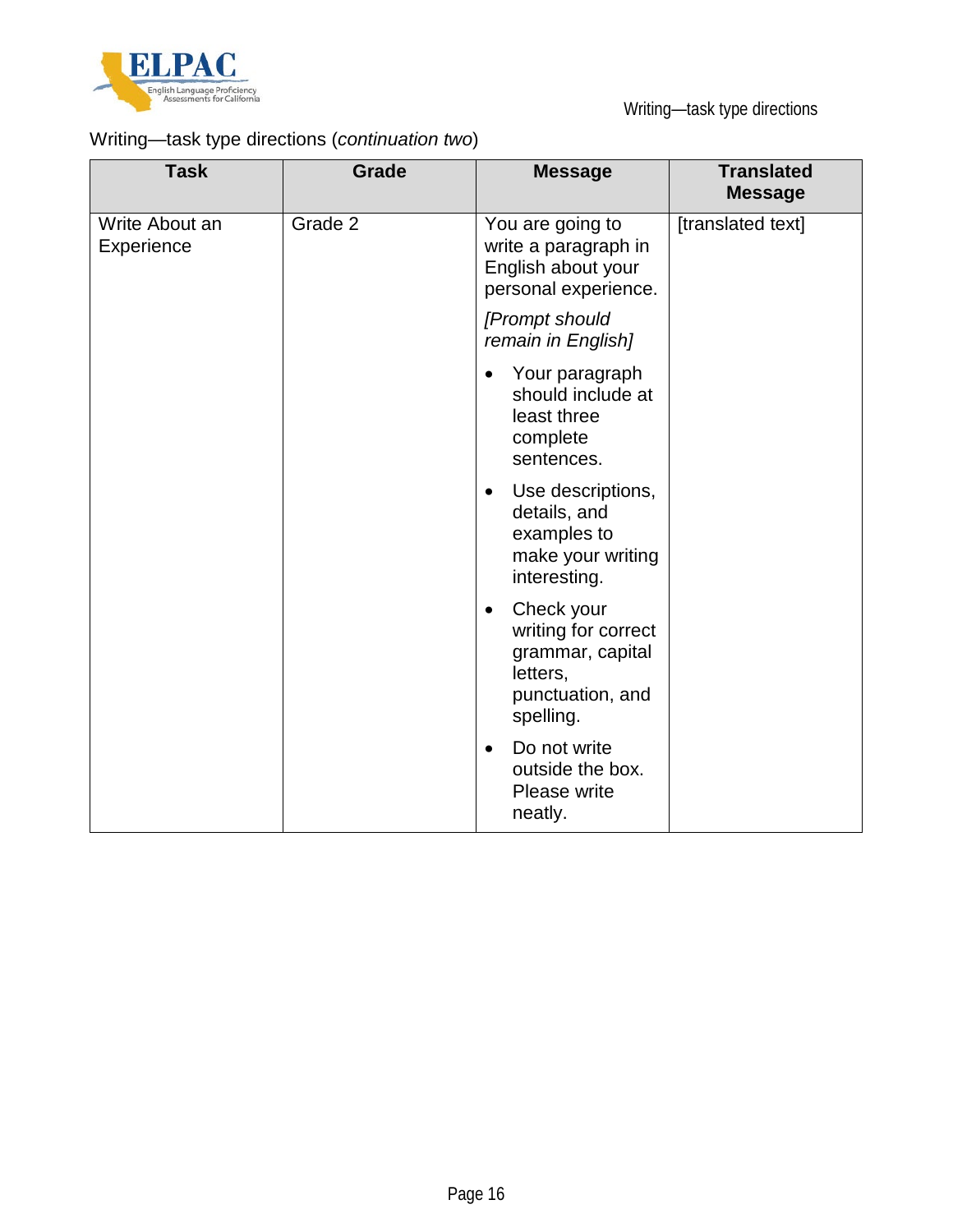

## Writing—task type directions (*continuation three*)

| <b>Task</b>                  | <b>Grade</b> | <b>Message</b>                                                                                                                                          | <b>Translated</b><br><b>Message</b> |
|------------------------------|--------------|---------------------------------------------------------------------------------------------------------------------------------------------------------|-------------------------------------|
| Write About an<br>Experience | Grades 3-12  | In the following box,<br>you are going to<br>write a paragraph in<br>English about your<br>personal experience.                                         | [translated text]                   |
|                              |              | [Recording of prompt]<br>is in English]                                                                                                                 |                                     |
|                              |              | Your paragraph<br>$\bullet$<br>should include at<br>least three<br>complete<br>sentences and<br>should have a<br>beginning, a<br>middle, and an<br>end. |                                     |
|                              |              | Use descriptions,<br>$\bullet$<br>details, and<br>examples to<br>make your writing<br>interesting.                                                      |                                     |
|                              |              | Check your<br>$\bullet$<br>writing for correct<br>grammar, capital<br>letters,<br>punctuation, and<br>spelling.                                         |                                     |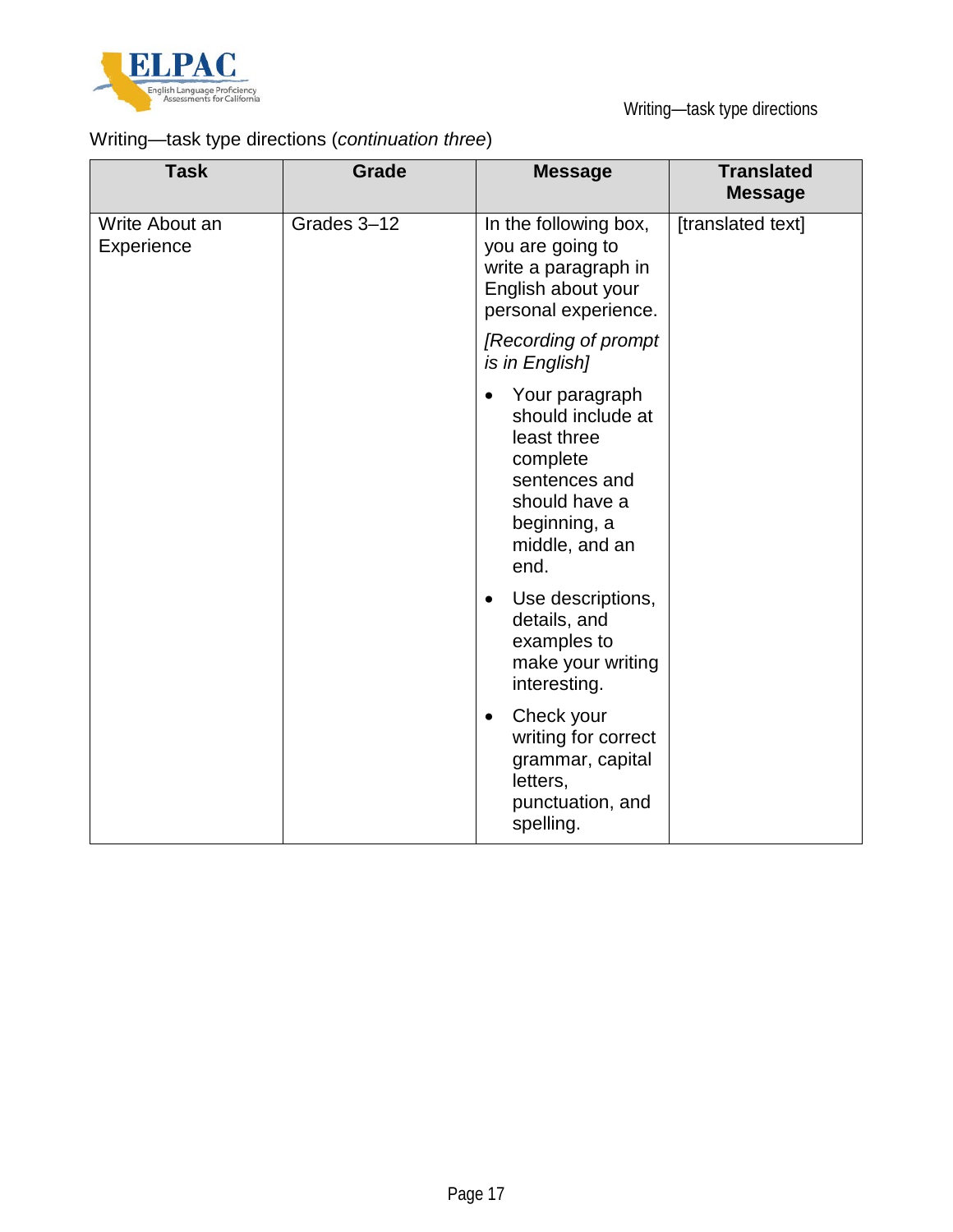

## Writing—task type directions (*continuation four*)

| <b>Task</b>                                   | Grade       | <b>Message</b>                                                                                                                                                                                                                                              | <b>Translated</b><br><b>Message</b> |
|-----------------------------------------------|-------------|-------------------------------------------------------------------------------------------------------------------------------------------------------------------------------------------------------------------------------------------------------------|-------------------------------------|
| <b>Write About</b><br>Academic<br>Information | Grades 3-5  | Imagine that you are<br>writing a description<br>with a classmate.<br>Your classmate filled<br>in information in a<br>graphic organizer.<br>Read the details in<br>the graphic<br>organizer. Then use<br>the information to<br>answer the two<br>questions. | [translated text]                   |
| <b>Write About</b><br>Academic<br>Information | Grades 6-12 | Imagine that you are<br>working on a group<br>project. Some<br>members of your<br>group have created<br>a graphic organizer.<br>Use the information<br>in the graphic<br>organizer to answer<br>the two questions.                                          | [translated text]                   |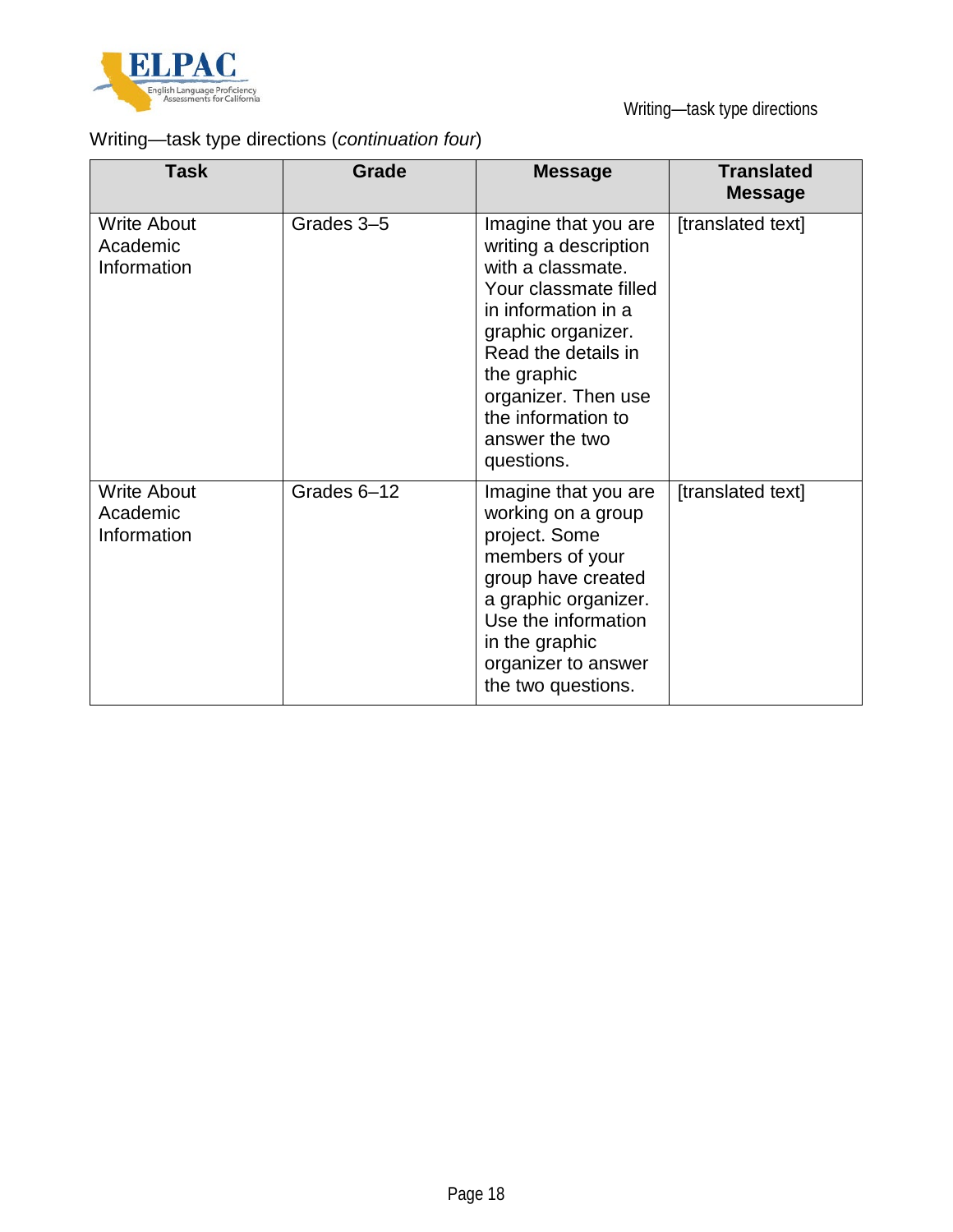

## Writing—task type directions (*continuation five*)

| <b>Task</b>        | Grade      | <b>Message</b>                                                                                                          | <b>Translated</b><br><b>Message</b> |
|--------------------|------------|-------------------------------------------------------------------------------------------------------------------------|-------------------------------------|
| Justify an Opinion | Grades 3-5 | In the following box,<br>you are going to<br>write at least one<br>paragraph in English<br>about an important<br>issue. | [translated text]                   |
|                    |            | [Recording of prompt<br>is in English]                                                                                  |                                     |
|                    |            | Think about what<br>$\bullet$<br>you will write<br>before you begin<br>writing.                                         |                                     |
|                    |            | State your<br>$\bullet$<br>opinion clearly<br>and give two or<br>more reasons to<br>support your<br>opinion.            |                                     |
|                    |            | The paragraph<br>$\bullet$<br>should include at<br>least three<br>complete<br>sentences.                                |                                     |
|                    |            | Check your<br>$\bullet$<br>writing for correct<br>grammar, capital<br>letters,<br>punctuation, and<br>spelling.         |                                     |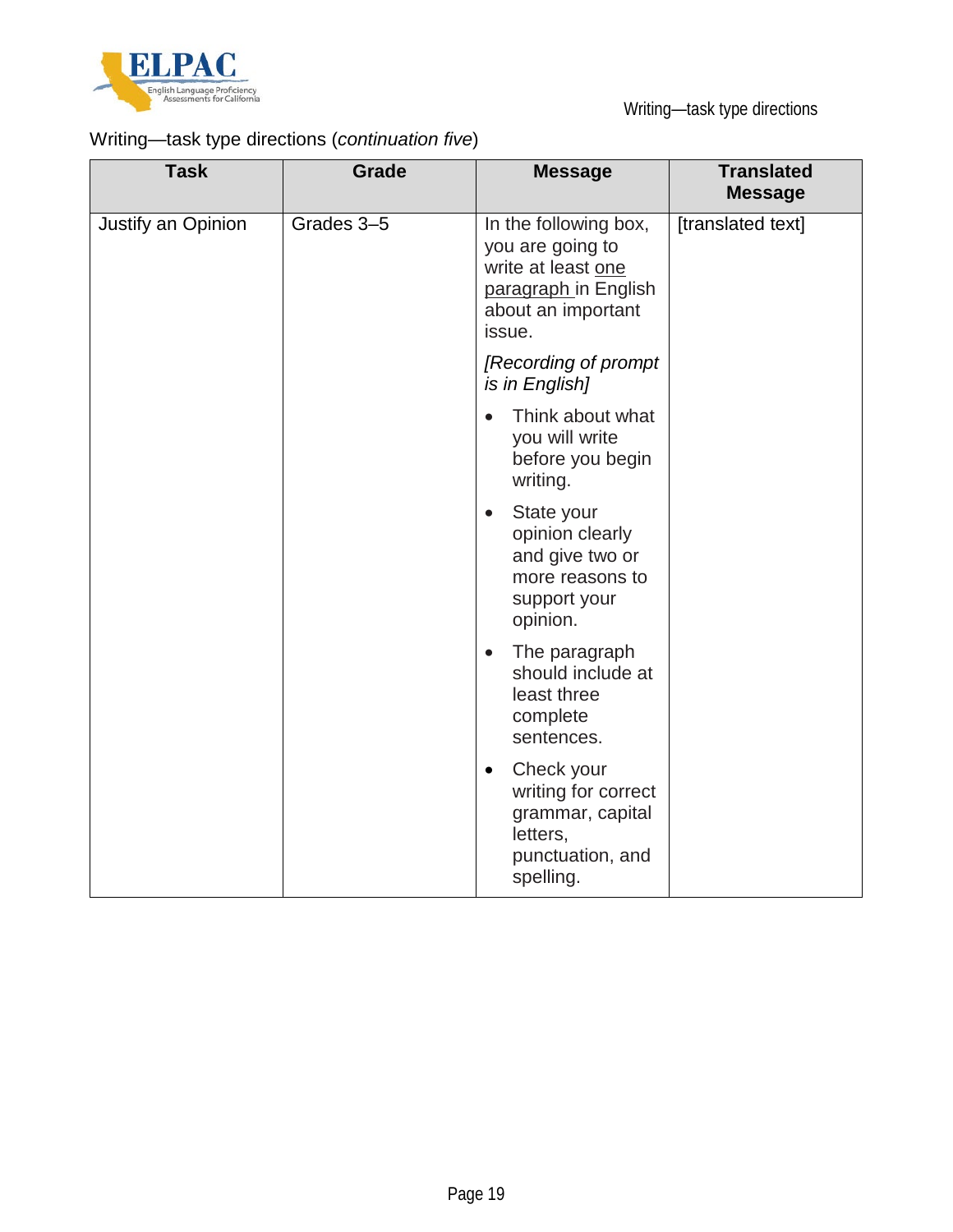

## Writing—task type directions (*continuation six*)

| <b>Task</b>        | Grade       | <b>Message</b>                                                                                                           | <b>Translated</b><br><b>Message</b> |
|--------------------|-------------|--------------------------------------------------------------------------------------------------------------------------|-------------------------------------|
| Justify an Opinion | Grades 6-12 | In the following box,<br>you are going to<br>write at least two<br>paragraphs in<br>English about an<br>important issue. | [translated text]                   |
|                    |             | [Recording of prompt]<br>is in English]                                                                                  |                                     |
|                    |             | Think about what<br>$\bullet$<br>you will write<br>before you begin<br>writing.                                          |                                     |
|                    |             | State your<br>$\bullet$<br>opinion clearly<br>and give two or<br>more reasons to<br>support your<br>opinion.             |                                     |
|                    |             | The paragraphs<br>$\bullet$<br>should include at<br>least three<br>complete<br>sentences.                                |                                     |
|                    |             | Check your<br>$\bullet$<br>writing for correct<br>grammar, capital<br>letters,<br>punctuation, and<br>spelling.          |                                     |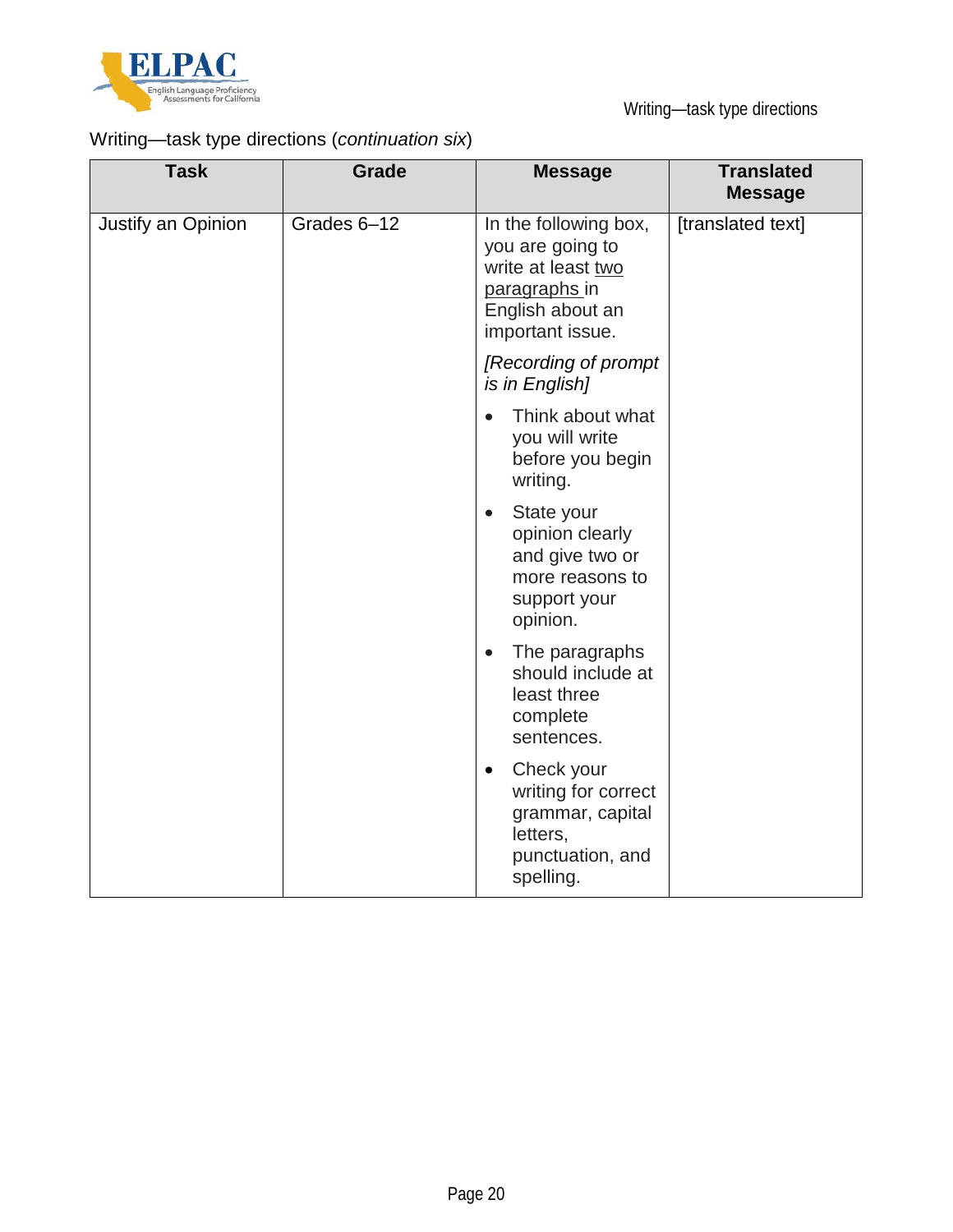

## **Speaking—Domain-level Directions**

## *Kindergarten Through Grade Two*

#### **Screen**

Speaking Test

| Spoken by Test Examiner (read aloud<br>from the DFA)                                                                                            | <b>Translated Message</b> |
|-------------------------------------------------------------------------------------------------------------------------------------------------|---------------------------|
| Today, you will take the ELPAC test.<br>First, I am going to sign you in.                                                                       | [translated text]         |
| [Follow login directions, including the<br>recording check and sound and audio<br>check]                                                        |                           |
| Remember to answer all of the questions<br>in English. If you want me to repeat a<br>question, you can ask me to. Now we are<br>going to begin. |                           |

## *Grades Three Through Twelve*

#### **Screen**

Speaking Test

| Spoken by Test Examiner (read aloud<br>from the DFA)                                                                                            | <b>Translated Message</b> |
|-------------------------------------------------------------------------------------------------------------------------------------------------|---------------------------|
| Today you will take the Speaking section<br>of the ELPAC. First, I am going to sign<br>you in.                                                  | [translated text]         |
| [Follow login directions, including the<br>recording check and sound and audio<br>check]                                                        |                           |
| Remember to answer all of the questions<br>in English. If you want me to repeat a<br>question, you can ask me to. Now we are<br>going to begin. |                           |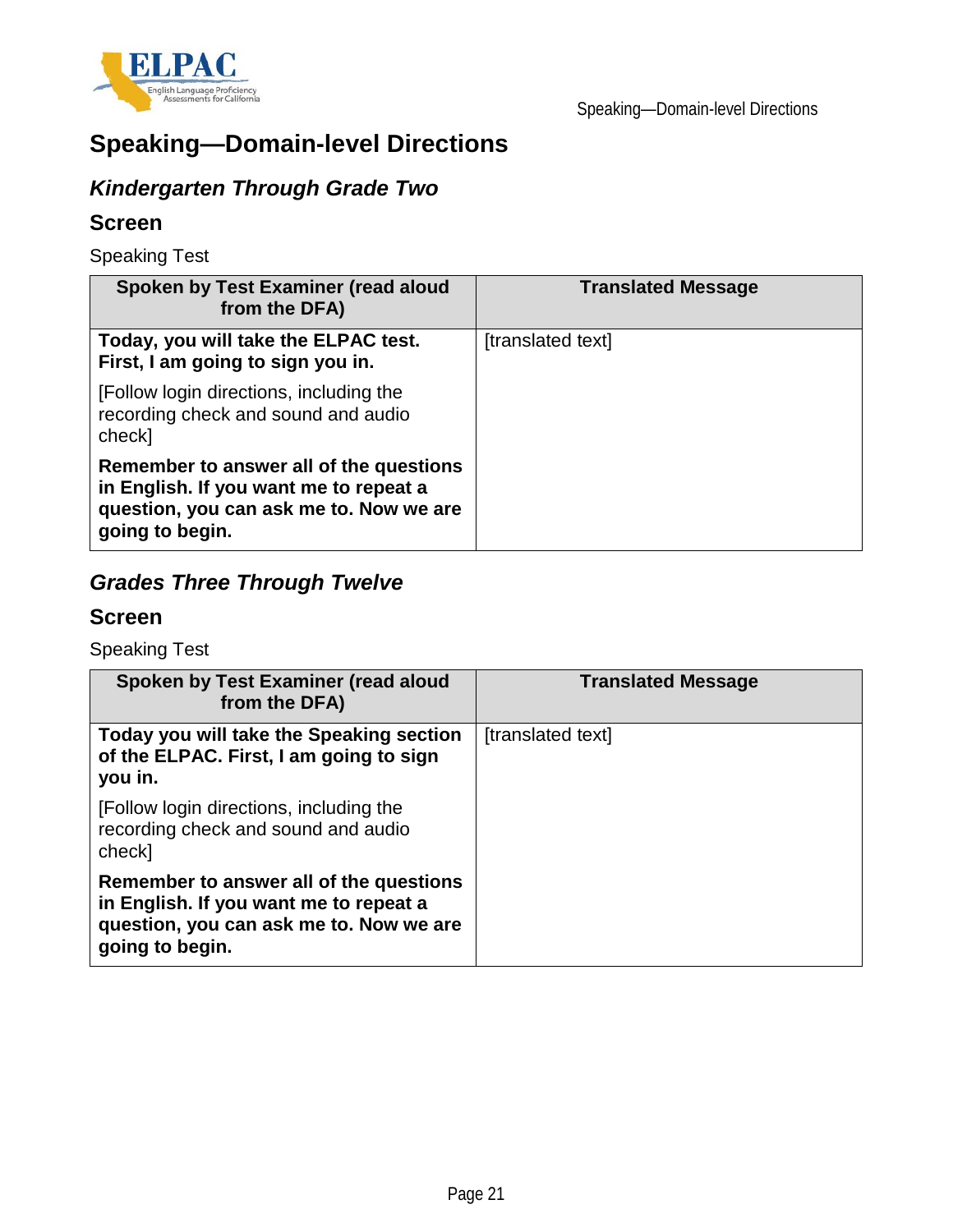

### *Kindergarten Through Grade 12 Review Screen*

#### **Screen**

#### **Congratulations, you reached the end of the test!**

Thank you for your attention and hard work.

If there are any questions you marked for review, they will be displayed in the box below. Please finish reviewing any questions you want to, then select Submit Test at the bottom of the screen.

| Spoken by Test Examiner (read aloud<br>from the DFA)                                    | <b>Translated Message</b> |
|-----------------------------------------------------------------------------------------|---------------------------|
| This is the end of the Speaking test.<br>Thank you for your attention and hard<br>work. | [translated text]         |

## **Speaking—task type directions**

| <b>Task</b>             | <b>Grade</b> | <b>Message</b>                                                                                                                                                                   | <b>Translated</b><br><b>Message</b> |
|-------------------------|--------------|----------------------------------------------------------------------------------------------------------------------------------------------------------------------------------|-------------------------------------|
| Talk About a Scene      | Grades K-12  | Look at the picture. I<br>am going to ask you<br>some questions<br>about it.                                                                                                     | [translated text]                   |
| <b>Speech Functions</b> | Grades 2-5   | I am going to tell you<br>about a situation that<br>could happen to you.<br>Then, tell me what<br>you would say.                                                                 | [translated text]                   |
| <b>Speech Functions</b> | Grades 6-12  | I'm going to tell you<br>about a situation that<br>could happen to you.<br>Then, tell me what<br>you would say. Make<br>sure your answer is<br>appropriate for your<br>audience. | [translated text]                   |
| Support an Opinion      | Grades K-12  | I am going to ask<br>you for your opinion.                                                                                                                                       | [translated text]                   |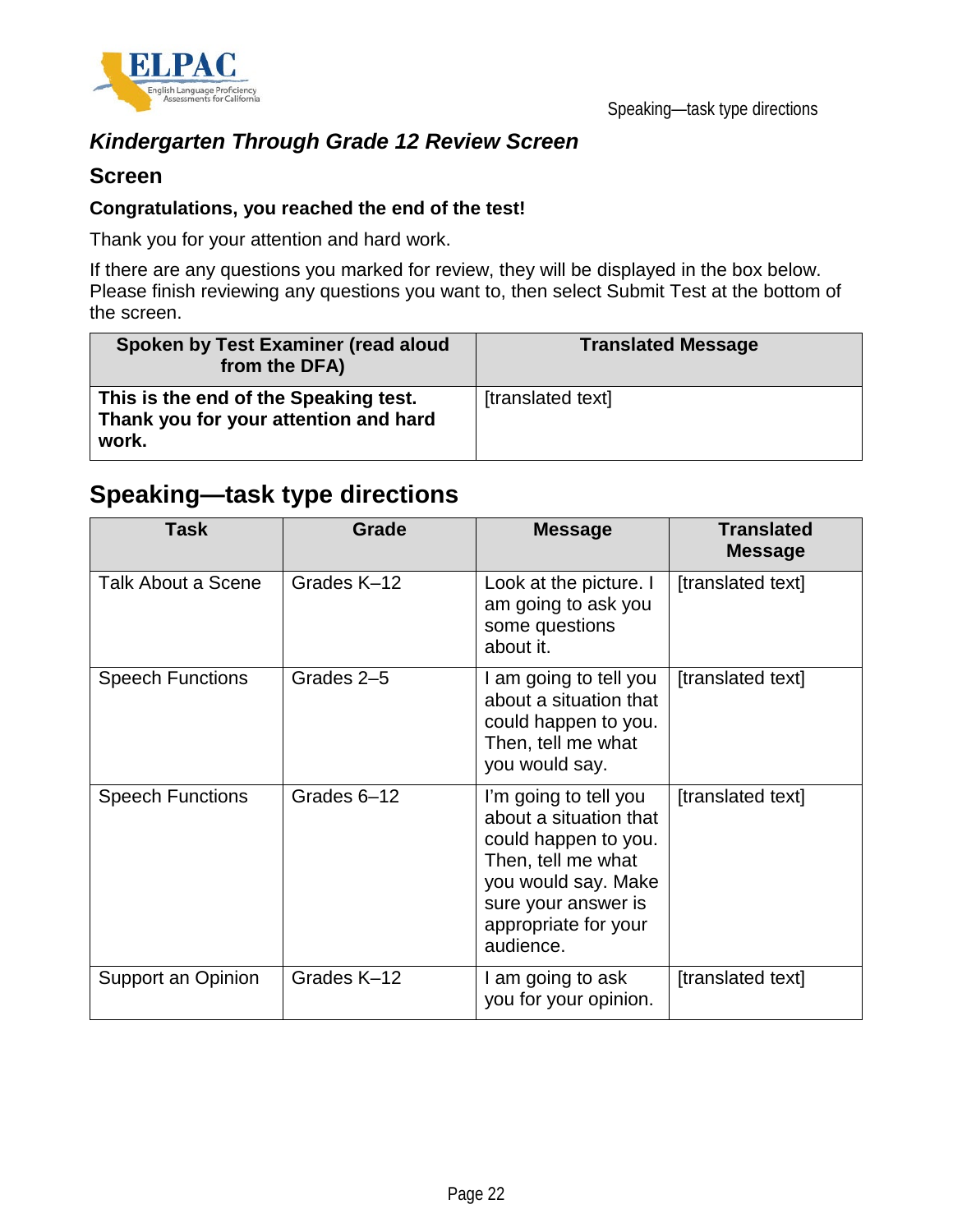

Speaking—task type directions

## Speaking—task type directions (*continuation one*)

| <b>Task</b>                               | <b>Grade</b> | <b>Message</b>                                                                                                                                                                                              | <b>Translated</b><br><b>Message</b> |
|-------------------------------------------|--------------|-------------------------------------------------------------------------------------------------------------------------------------------------------------------------------------------------------------|-------------------------------------|
| <b>Retell a Narrative</b>                 | Grade K-5    | Look at the pictures.                                                                                                                                                                                       | [translated text]                   |
|                                           |              | I am going to tell you<br>a story about the<br>pictures. Listen<br>carefully. You will<br>hear the story only<br>once. When I am<br>finished, you will use<br>the pictures to tell<br>the story back to me. |                                     |
| <b>Present and Discuss</b><br>Information | Grades 6-12  | I am going to ask<br>you to talk about a<br>graphic. Look at the<br>graphic.                                                                                                                                | [translated text]                   |
|                                           |              | [Prompt should<br>remain in English]                                                                                                                                                                        |                                     |
|                                           |              | Take some time to<br>read the graphic to<br>yourself. Let me<br>know when you are<br>ready for me to ask<br>you a question.                                                                                 |                                     |
| Summarize an<br>Academic<br>Presentation  | Grade K-2    | I am going to tell you<br>some information.<br>Listen carefully. You<br>will hear the<br>information only<br>once. When I am<br>finished, you will tell<br>me about the<br>information.                     | [translated text]                   |